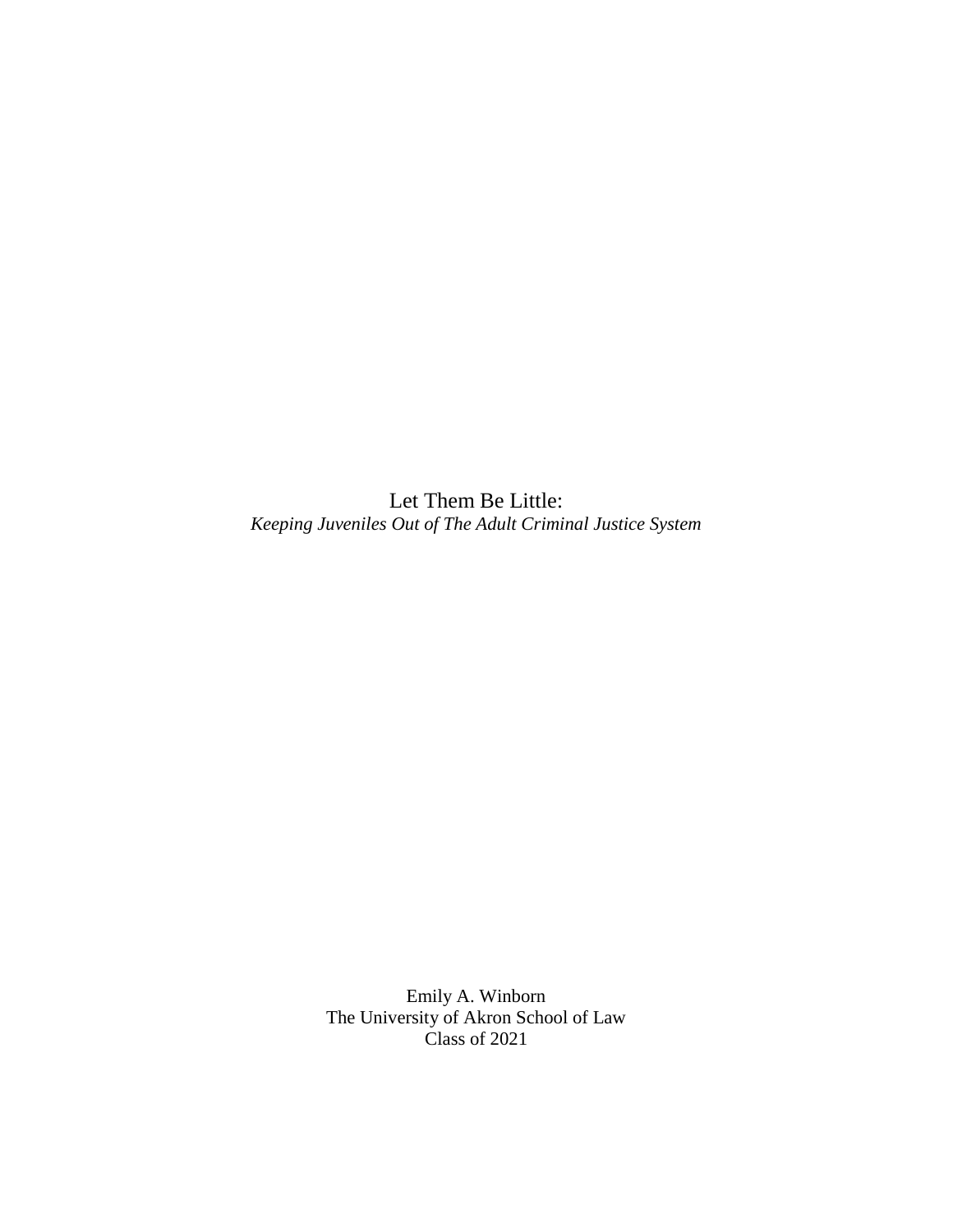*Let them be little cause they're only that way for a while. Give them hope, give them praise, give them love every day. Let them cry, let them giggle, let them sleep in the middle. Oh, just let them be little.*

*~ Billy Dean~*

#### **I. INTRODUCTION**

In a monumental trilogy of cases, the United States Supreme Court joined the rest of the world in recognizing that juveniles are fundamentally different than adults.<sup>1</sup> Through the Court's recognition of the abundance of research, reports, and testimony by medical experts, and international practices, it is now unconstitutional to sentence juveniles to the death penalty<sup>2</sup> or to life without the possibility of parole for nonhomicide crimes.<sup>3</sup> Most recently, the Court held that it is unconstitutional to have a sentencing scheme that denotes *mandatory* life without parole for juvenile homicide offenders, emphasizing that "children are constitutionally different from adults for sentencing purposes."<sup>4</sup> However, despite this resounding acknowledgement, every single state and the District of Columbia have at least one mechanism to transfer individuals under the age of 18 from juvenile court to adult court.<sup>5</sup>

### **II. JUVENILE COURTS ARE THE APPROPRIATE VENUE FOR JUVENILE OFFENDERS**

The United States Supreme Court has stated that "children cannot be viewed simply as miniature adults."<sup>6</sup> This premise is the reason why we have juvenile courts; adult courts are not equipped to work with juveniles.<sup>7</sup> Juvenile courts were originally created with the intent to educate and support juveniles, understanding that was at the heart of combating juvenile

<sup>1</sup> Miller v. Alabama, 132 S. Ct. 2455, 2458 (2012) (explaining "[a]s to the first set of cases: *Roper* and *Graham* establish that children are constitutionally different from adults for sentencing purposes. Their 'lack of maturity' and 'underdeveloped sense of responsibility' lead to recklessness, impulsivity, and heedless risk-taking. They 'are more vulnerable ... to negative influences and outside pressures,' including from their family and peers; they have limited 'contro[l] over their own environment' and lack the ability to extricate themselves from horrific, crime-producing settings*.* And because a child's character is not as 'well formed' as an adult's, his traits are 'less fixed' and his actions are less likely to be 'evidence of irretrievabl[e] deprav[ity].' *Roper* and *Graham* emphasized that the distinctive attributes of youth diminish the penological justifications for imposing the harshest sentences on juvenile offenders, even when they commit terrible crimes.") (citations omitted).

<sup>2</sup> *See* Roper v. Simons, 543 U.S. 551 (2005).

<sup>3</sup> *See* Graham v. Florida, 560 U.S. 48 (2010).

<sup>4</sup> *See* Miller v. Alabama, 132 S. Ct. 2455 (2012).

<sup>&</sup>lt;sup>5</sup> JEREE THOMAS ET AL., RAISING THE FLOOR: INCREASING THE MINIMUM AGE OF PROSECUTION AS AN ADULT, CAMPAIGN FOR YOUTH JUSTICE (2019), http://cfyj.org/images/Raising\_the\_Floor\_\_Final.pdf.

<sup>6</sup> Miller v. Alabama, 132 S. Ct. 2455, 2470 (2012) (citations omitted).

<sup>&</sup>lt;sup>7</sup> The Impact of Prosecuting Youth in the Criminal Justice System: A Review of the Literature, UCLA SCHOOL OF LAW'S JUVENILE JUSTICE PROJECT (2010), http://www.antoniocasella.eu/restorative/UCLA\_july2010.pdf.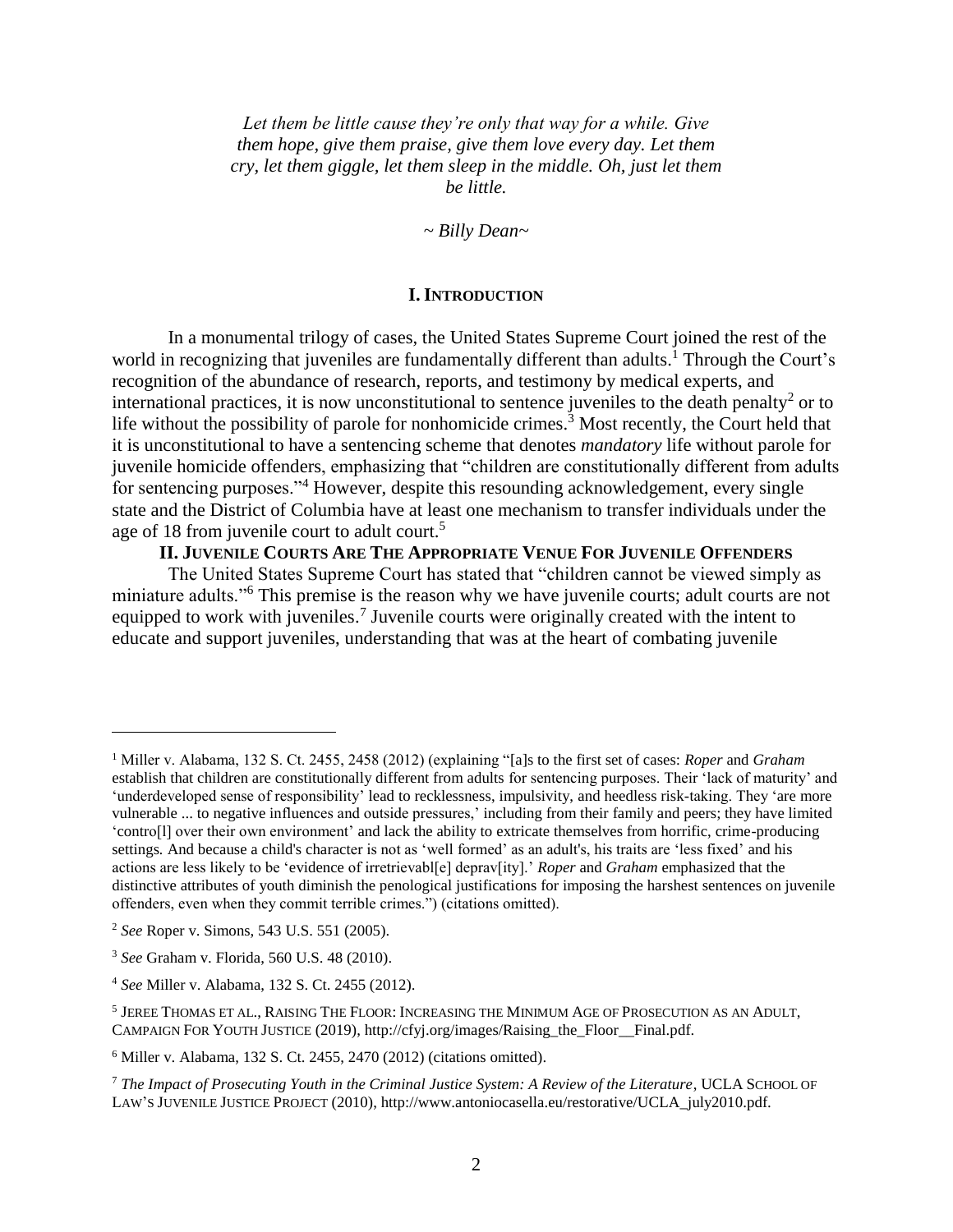delinquency.<sup>8</sup> These courts were created under the State's belief of its role as *parens patriae*, or quasi-parent, to a juvenile. $9$ 

Since their origins in 1899, juvenile courts have been specifically "designed to provide not only rehabilitative functions but also protective supervision for youth."<sup>10</sup> Unlike the punitive philosophy of criminal courts at the time," juvenile courts "sought to investigate, diagnose, and treat the problems, instead of assigning guilt or blame."<sup>11</sup> In fact, juvenile courts are not even considered criminal courts, and therefore refuse to use traditional terminology from criminal courts such as being found "guilty" or going to "trial."<sup>12</sup> Instead, a juvenile is either found "delinquent" or "not delinquent" in an "adjudication" proceeding, thus recognizing that adults and juveniles have different levels of responsibility.<sup>13</sup>

The need for these philosophies has been emphasized in recent years with the development of science and the increased understanding of human brain development.<sup>14</sup> One of the most compelling reasons the United States Supreme Court has declared that "children are constitutionally different from adults for the purpose of sentencing" is the acknowledgment of the neurological studies illustrating brain development.<sup>15</sup> In fact, the American Psychiatric Association shares that juveniles' brains are not fully developed until they are in their twenties.<sup>16</sup> Specifically, neuropsychiatrists find that "[i]t is well established that the brain undergoes a 'rewriting' process that is not complete until approximately 25 years of age."<sup>17</sup> The age 25 is particularly important to explain juvenile criminology because the age 25 "refers specifically to the development of the *prefrontal cortex*," the part of the brain that "offers an individual the capacity to exercise good judgement when presented with difficult life situations."<sup>18</sup> Juvenile offenders need to be in a court that was designed to recognize this lack of cognitive development and lower level of culpability.

<sup>12</sup> JUVENILE COURT TERMINOLOGY, NATIONAL JUVENILE DEFENDER CENTER, https://njdc.info/juvenile-courtterminology/.

<sup>13</sup> *Id*.

 $\overline{a}$ 

<sup>14</sup> Miller v. Alabama, 132 S. Ct. 2455, 2458 (2012).

<sup>15</sup> *Id*.

<sup>18</sup> *Id*. at 453.

<sup>8</sup> Nicole Scialabba, *Should Juveniles Be Charged as Adults in the Criminal Justice System?*, AMERICAN BAR ASSOCIATION (Oct. 3, 2016), https://www.americanbar.org/groups/litigation/committees/childrensrights/articles/2016/should-juveniles-be-charged-as-adults/.

<sup>9</sup> Jesse Knowlden, State of Ohio v. Aalim: *Due Process and the Mandatory Transfer of Juveniles to Adult Court*, 87 U. CIN. L. REV. 251 (2018) (defining *parens patriae* as "the policy that the government should intervene and act as the parent of a child who cannot care for itself").

<sup>10</sup> Scialabba, *supra* note 8.

<sup>11</sup> Beck Roan, *Ignoring Individualism: How a Disregard for Neuroscience and Supreme Court Precedent Makes for Bad Policy in Idaho's Mandatory Juvenile Transfer Law*, 52 IDAHO L. REV. 719, 722 (2016).

<sup>16</sup> Beatriz Luna & Catherine Write, *Adolescent Brain Development: Implications of the Juvenile Criminal Justice System*, *in* APA HANDBOOK OF PSYCHOLOGY AND JUVENILE JUSTICE (pp. 91, 87, and 108), Washington, DC, US (2016).

<sup>17</sup> Mariam Arian, et al., *Maturation of the Adolescent Brain*, 9 NEUROPSYCHIATRIC DISEASE AND TREATMENT 449, 451 (2013).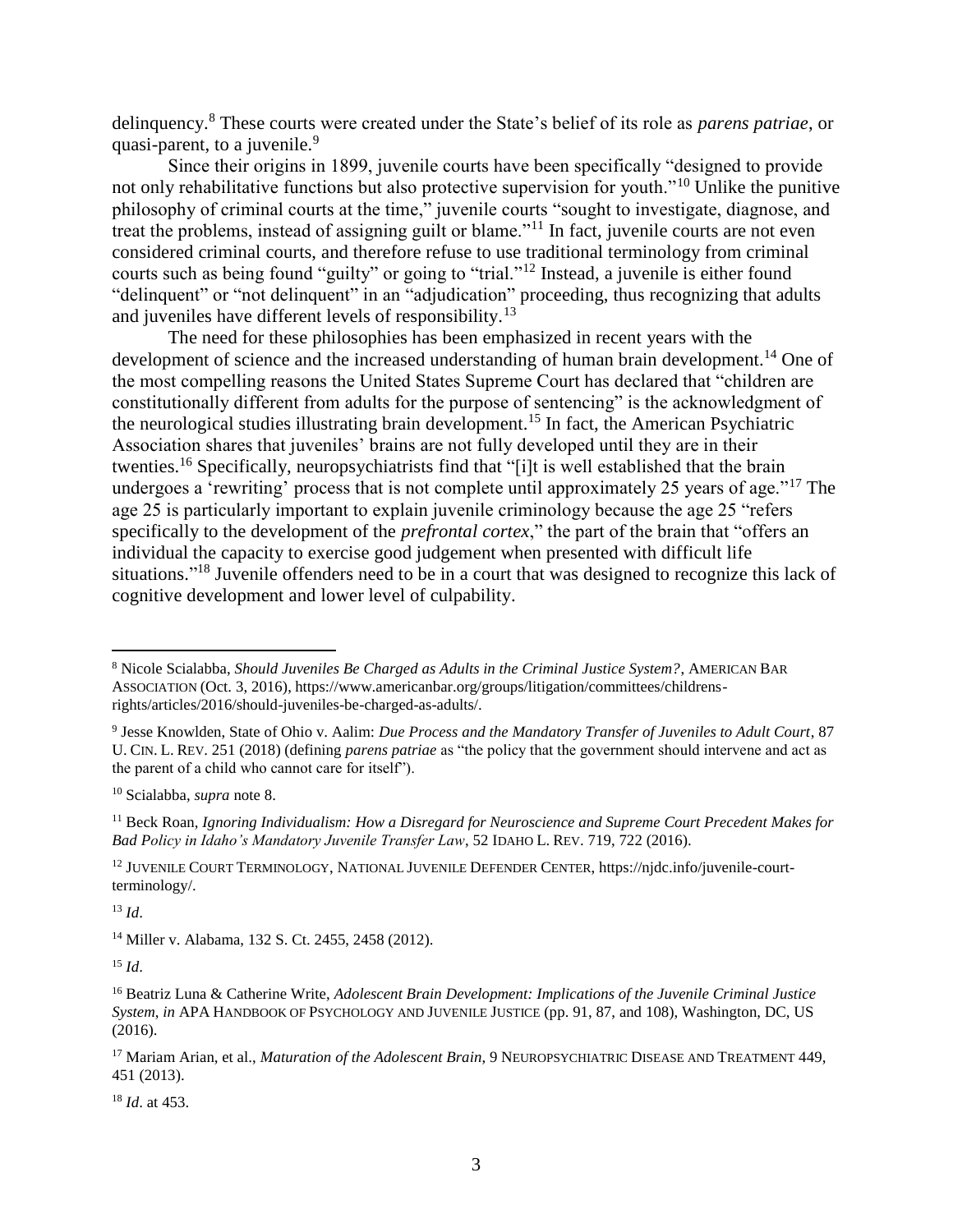Furthermore, juvenile courts are the appropriate venue because the courts appropriately recognize the statistics that show "[t]here is a 50 percent decline in criminal behavior by the time juvenile delinquents who have engaged in criminal behavior reach the age of 22. By the time they reach the age of 28, there is a decline of 85 percent."<sup>19</sup> This is true regardless of the severity of the original crime.<sup>20</sup> This phenomenon has been appropriately called "aging-out" of criminal behavior.<sup>21</sup> Therefore, most juvenile offenders, by the time they are out of the juvenile justice system, are not at risk to reoffend. Juvenile courts believe in this innate ability to rehabilitate, and tend to provide juveniles the age-specific resources to accomplish it.

For all of these reasons, juvenile courts are the *best* chance that juveniles have to be rehabilitated. Consequently, transferring juvenile offenders away from these courts' ageappropriate protections and into the more punitive adult court has significant negative impacts on juveniles.<sup>22</sup>

#### **III. THE MECHANISMS USED TO TRANSFER JUVENILES TO ADULT COURT**

Despite acknowledgement that juvenile courts are the most appropriate venue for juveniles, every state and the District of Columbia have at least one mechanism to transfer juvenile offenders into the adult criminal courts.<sup>23</sup> As a result, "[e]ach year, at least 76,000 *youth* will come into contact with the *adult* criminal justice system."<sup>24</sup> A state's mechanism to transfer from juvenile to adult court generally occurs in 1 of 3 ways**: (1)** judicial waiver laws; **(2)**  prosecutorial discretion or concurrent jurisdiction laws; or **(3)** statutory exclusion laws. 25

**First**, in states where there are *judicial waiver laws*, "the juvenile court judge has the responsibility of waiving jurisdiction, thereby sending the case to adult court."<sup>26</sup> When making the decision, the juvenile judge generally conducts a formal hearing to determine whether or not to transfer a specific juvenile to adult court.<sup>27</sup> At these hearings, a state's statute may provide factors that help the judge decide how to rule when presented with reports from court

 $\overline{a}$ 

<sup>25</sup> Scialabba, *supra* note 8.

<sup>19</sup> NV Assembly Judiciary Minutes, March 27, 2015, P. 11, https://www.leg.state.nv.us/Session/78th2015 /Minutes/Assembly/JUD/Final/566.pdf.

<sup>20</sup> *Id*.

<sup>21</sup> *Aging-Out Phenomenon, Aging-Out Process*, THE AMERICAN DICTIONARY OF CRIMINAL JUSTICE (3rd Ed. 2005) (defining the "aging-out phenomenon" as "[t]he notion that criminals either diminish or discontinue their criminal conduct as they grow older through maturation . . . [researchers] have argued than an aging-out process is responsible for the decline of crime among persons as they grow older.").

<sup>22</sup> *See generally* CHILDREN AND ADOLESCENTS IN THE UNITED STATES' ADULT CRIMINAL JUSTICE SYSTEM: THE SITUATION OF CHILDREN IN THE ADULT CRIMINAL JUSTICE SYSTEM IN THE UNITED STATES, INTER-AMERICAN COMMISSION ON HUMAN RIGHTS 1 (2018), https://www.oas.org/en/iachr/reports/pdfs/Children-USA.asp.

<sup>&</sup>lt;sup>23</sup> JEREE THOMAS ET AL., RAISING THE FLOOR: INCREASING THE MINIMUM AGE OF PROSECUTION AS AN ADULT, *supra* note 5.

<sup>&</sup>lt;sup>24</sup> THE IMPACT OF MANDATORY TRANSFER & STATUTORY EXCLUSION STATUTES, CAMPAIGN FOR YOUTH JUSTICE (2018), http://www.campaignforyouthjustice.org/images/factsheets/Mandatory\_Transfer\_FINAL\_1.pdf (emphasis added).

<sup>27</sup> Patrick Griffin et al., *Trying Juveniles as Adults: An Analysis of State Transfer Laws and Reporting*, U.S. DEP'T OF JUSTICE (Sept. 2011), http://www.ncjj.org/pdf/Transfer\_232434.pdf.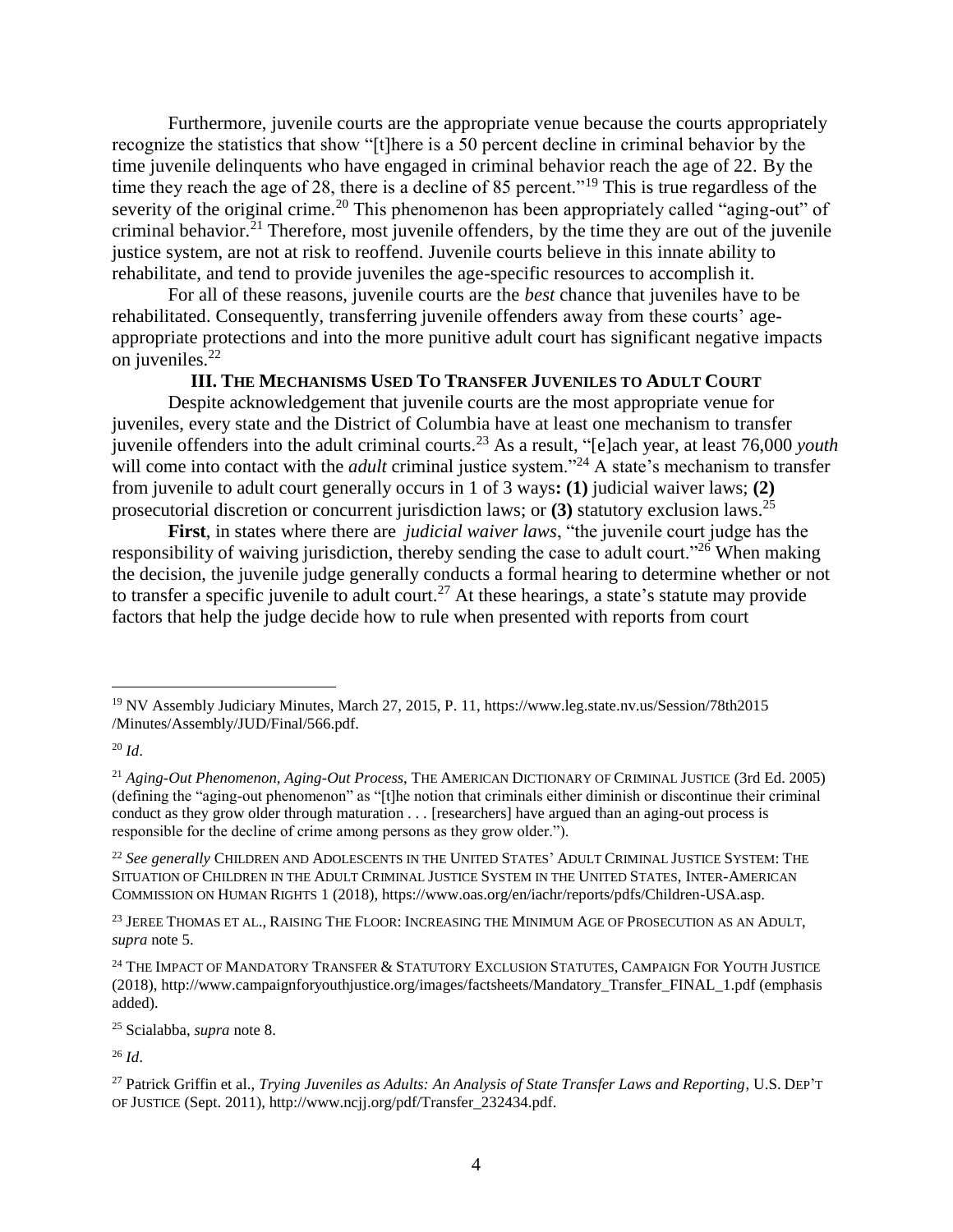investigators, the state, or the juvenile's attorney; this is the typical "*discretionary* waiver." 28 However, some states with judicial waiver have "*mandatory* waiver" where the juvenile judge's waiver is mandated by the legislature in certain situations, typically involving more serious offenses.<sup>29</sup> As of 2019, 16 states had this type of sentencing scheme.<sup>30</sup>

**Second**, under *prosecutorial discretion or concurrent jurisdiction laws*, "there is a class of cases that could be brought before either a juvenile or adult court. It is typically within the prosecutor's discretion to determine which court will initiate the criminal charges."<sup>31</sup> In these cases, there is typically no formal hearing or any factors to consider; it is within the *total* discretion of the prosecutor and is described as "comparable with the charging discretion."<sup>32</sup> As of 2019, 14 states and the District of Columbia used this type of transfer system.<sup>33</sup>

**Finally**, *statutory exclusion laws* are where the "legislature has [] granted the adult criminal court exclusive jurisdiction over certain types of cases involving juvenile offenders." 34 Although the types of cases included in these statutes vary from state to state, it typically involves a more serious offense, such as first-degree murder, or a repeat-offender.<sup>35</sup> "When a case falls under one of the statutory exclusion laws, it is *mandated* that the case be filed in adult court rather than in juvenile court."<sup>36</sup> Additionally, unlike mandatory judicial waiver where juvenile courts retain *some* power to make orders, this total statutory exclusion takes every single stage out of the juvenile court's jurisdiction.<sup>37</sup> As of 2019, 20 states use this method.<sup>38</sup>

In addition to these 3 categories of laws that transfer juveniles to adult courts, many states have implemented additional laws that dictate when a juvenile should be transferred to adult court.<sup>39</sup> For example, in 33 states and the District of Columbia there are *Once an Adult, Always an Adult laws*, which "are a special kind of exclusion requiring criminal prosecution [in the adult

<sup>31</sup> Scialabba, *supra* note 8.

<sup>32</sup> *Id*.

<sup>28</sup> *Id*. (emphasis added).

<sup>&</sup>lt;sup>29</sup> *Id.* (explaining that "[f]unctionally, a mandatory waiver law resembles a statutory exclusion, removing a designated category of cases from juvenile court jurisdiction.") (emphasis added).

<sup>30</sup> Anne Teigen, *Juvenile Age of Jurisdiction and Transfer to Adult Court Laws*, NATIONAL CONFERENCE OF STATE LEGISLATURES (2019), https://www.ncsl.org/research/civil-and-criminal-justice/juvenile-age-of-jurisdiction-andtransfer-to-adult-court-laws.aspx (HI, ND, TX, NE, KS, MO, TN, KY, WV, NC, OH, NH, ME, RI, CT, NJ).

<sup>&</sup>lt;sup>33</sup> Teigen, *supra* note 30 (Prosecutorial Discretion only: WY, CO, MI, VA, NY, DC; Prosecutorial Discretion + Statutory Exlusion: CA, AZ, MT, OK, AR, LA, GA, FL VT).

<sup>34</sup> Scialabba, *supra* note 8.

<sup>35</sup> STATUTORY EXCLUSION, US DEPT' OF JUSTICE: OJJDP, https://ojjdp.ojp.gov/sites/g/files/xyckuh176/files/pubs/ tryingjuvasadult/transfer3.html.

<sup>36</sup> Scialabba, *supra* note 8 (emphasis added).

<sup>37</sup> Griffin, *supra* note 27.

<sup>38</sup> Teigen, *supra* note 30 (AK, WA, OR, ID, NV, UT, NM, SD, MN, IA, WI, IL, IN, MS, AL, SC, MD, DE, MA, PA).

<sup>39</sup> Griffin, *supra* note 27.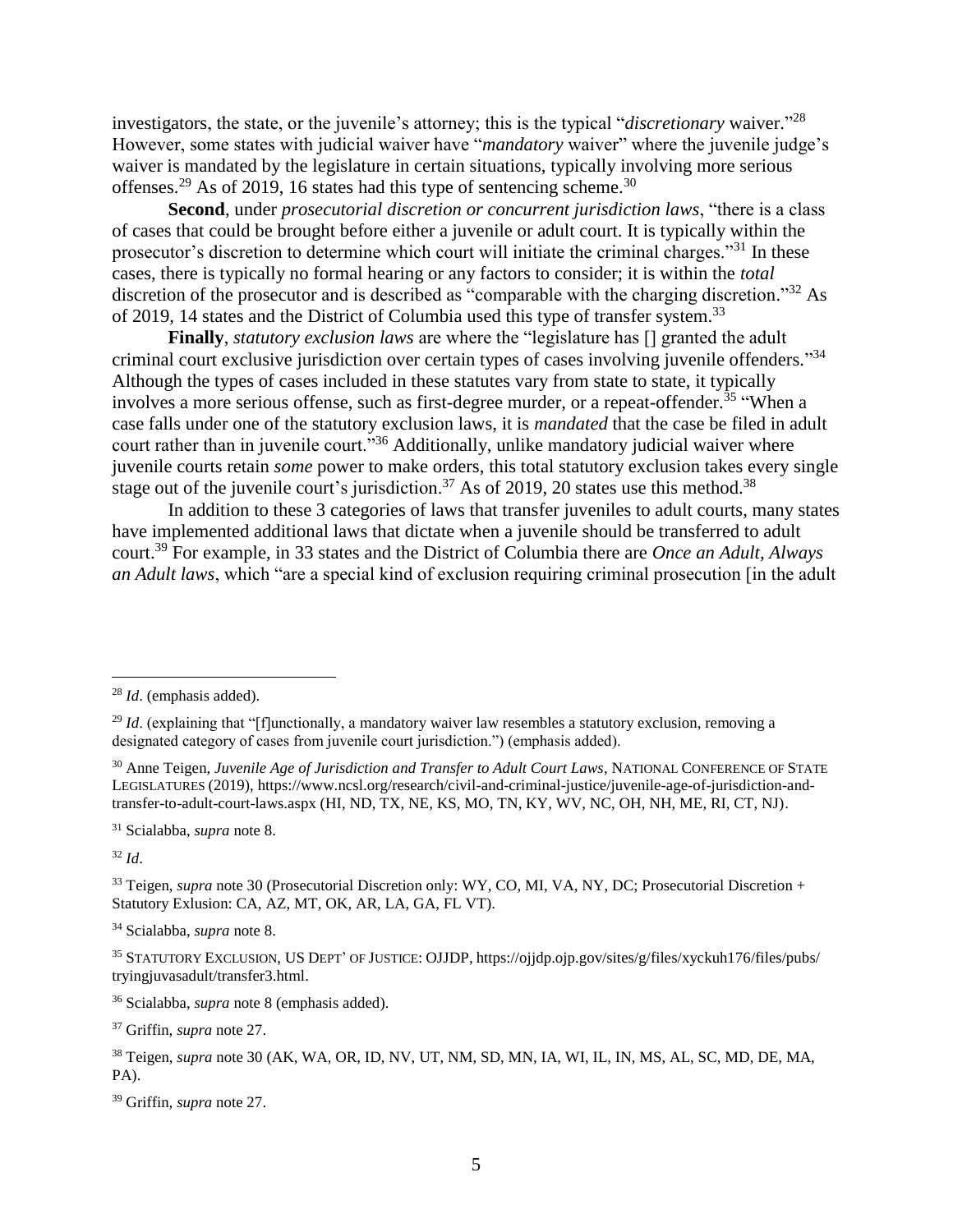system] of any juvenile who has been criminally prosecuted [as an adult] in the past – usually without regard to the seriousness of the current offense."<sup>40</sup>

Despite the legislative goals to *deter* juveniles from crime, research shows that these transfer laws have a profoundly negative affect on juveniles.<sup>41</sup> This is because, as stated previously, the adult criminal justice system was not created to serve or rehabilitate juveniles; that is the reason the juvenile court system was enacted in the first place.<sup>42</sup>

# **IV. THE NEGATIVE IMPACTS OF TRANSFERRING JUVENILES INTO THE ADULT CRIMINAL JUSTICE SYSTEM**

Though there are innumerable problems with transferring juveniles into the adult criminal justice system, four major problems will be addressed in this paper: **(1)** the failure to ensure due process guarantees and protections for juveniles; **(2)** the extreme racial disparities in juveniles transferred; **(3)** the increased likelihood of spending time in an adult facility; and **(4)** the increased recidivism rates of juveniles transferred into the adult system.

## *a. The Failure to Ensure Due Process Guarantees and Protections for Juveniles*

The Inter-American Commission on Human Rights' 2018 Report on *The Situation of Children in the Adult Criminal Justice System in the United States* explains that it all starts with a failure to ensure due process guarantees and protections for juveniles.<sup>43</sup> While the juvenile court system is tailored to protect juvenile rights at each stage, the adult court simply treats juveniles as adults.<sup>44</sup> Therefore, parents do not participate in the proceedings at all as they would in the juvenile system, leaving the juvenile to navigate the system alone.<sup>45</sup> These are confusing proceedings for juveniles, and oftentimes juveniles do not comprehend what is happening.<sup>46</sup> As an added hardship, juveniles often lack counsel at the crucial stages of the process when they are still in the juvenile system and charged with crimes.<sup>47</sup> Without

<sup>42</sup> *Id*.; *see also* discussion *supra*, Section II: Juvenile Courts Are The Appropriate Venue For Juvenile Offenders.

<sup>43</sup> CHILDREN AND ADOLESCENTS IN THE UNITED STATES' ADULT CRIMINAL JUSTICE SYSTEM: THE SITUATION OF CHILDREN IN THE ADULT CRIMINAL JUSTICE SYSTEM IN THE UNITED STATES, *supra* note 22, at 62.

<sup>44</sup> *Id.* at 63 (explaining that "adult criminal proceedings . . . do not respect or acknowledge their status as children.").

<sup>45</sup> *Id.* at 69 (stating that the reason for this is "because the children are treated as adults and are therefore considered to be independent and mature individuals not in need of parental guidance and assistance during the proceedings.").

<sup>40</sup> *Id*. (AL, AZ, CA, DE, DC, FL, HI, ID, IL, IN, IA, KS, ME, MD, MI, MN, MS, MO, NV, NH, NC, ND, OH, OK, OR, PA, RI, SD, TN, TX, UT, VA, WA, WI).

<sup>41</sup> *The Impact of Prosecuting Youth in in the Criminal Justice System: A Review of the Literature*, *supra* note 7 (stating that these laws: (1) disproportionately affect youth of color; (2) convict and incarcerate juveniles at a higher rate than the juvenile system; (3) confer harsher sentences than the juvenile system; (4) force pretrial detention at a higher rate; (5) deprive juveniles of resources vital to their development; (6) place youth at an unacceptably high risk for assault and abuse; and (7) cause sharp increases in recidivism across several jurisdictions).

<sup>&</sup>lt;sup>46</sup> *Id.* at 64 (revealing that the adult system "is geared toward persons who have reached the age of majority and from whom corresponding level of maturity is therefore expected, children and adolescents very often do not comprehend the proceedings that involve them.").

<sup>47</sup> *Id*. at 67.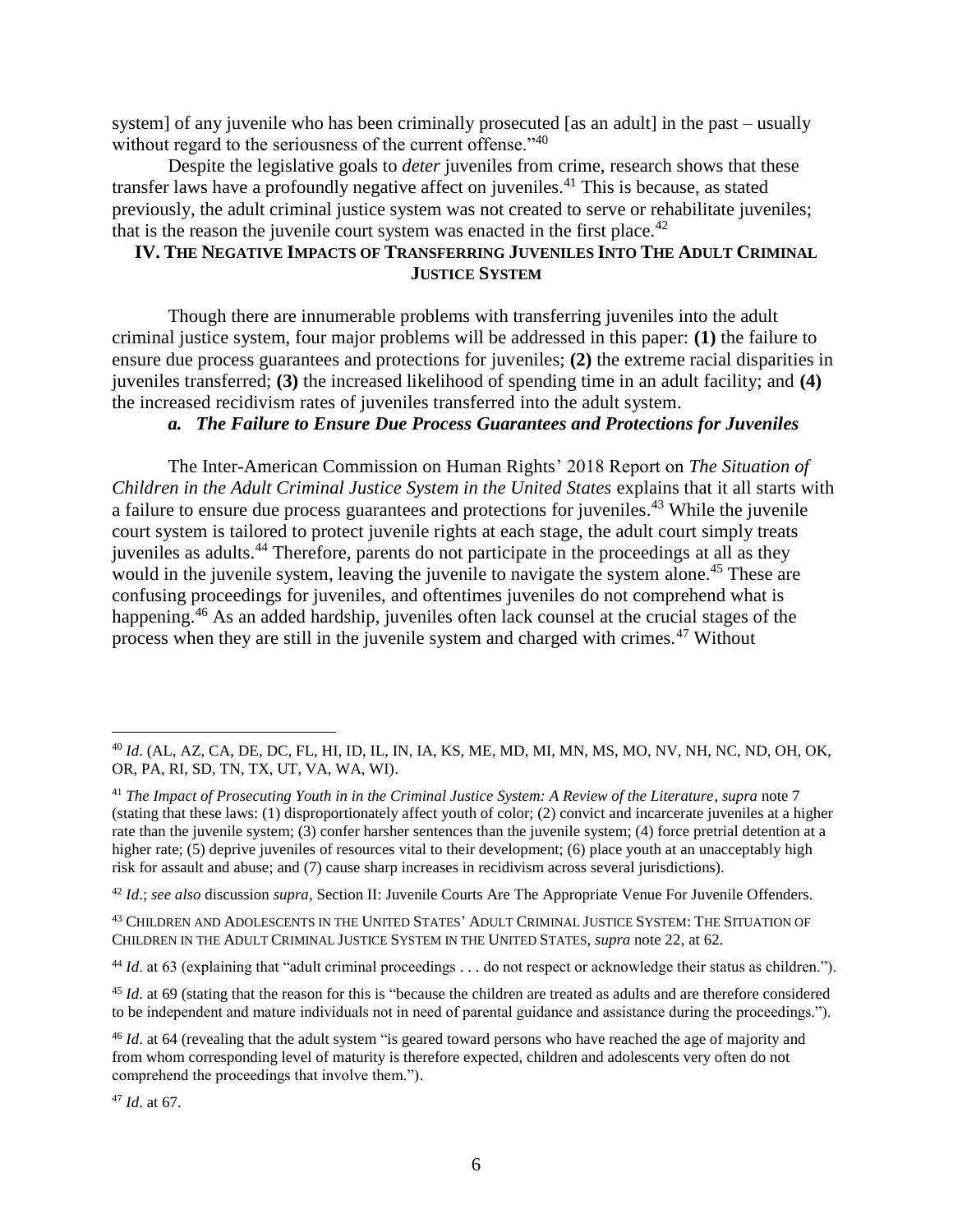specialized defense counsel to guide them through the complexities of the transfer mechanisms or its effects, juveniles cannot adequately protect themselves.<sup>48</sup>

The report concludes that juveniles "are not duly protected at each stage of the proceedings, which in turn, has further negative consequences for those who are transferred and sentenced in the adult system."<sup>49</sup> Some examples of these consequences of these vulnerabilities are: "the absence of quality legal counsel; the possibility that youth undergo long periods of time awaiting the disposition of their cases; and the possibility that many youth end up in the adult system as a result of plea agreement, without fully comprehending the consequences of such agreements."<sup>50</sup>

<sup>48</sup> *Id*. at 66 (discussing how "many defense attorneys appointed to represent children accused of crimes are not sufficiently specialized, or often do not employ necessary diligence with respect to their more vulnerable clients, due to lack of training or resources specific to this field. As a result, some attorneys . . . frequently and wrongly advise their clients to accept plea bargains that allow the children to be transferred to the adult system.").

<sup>49</sup> *Id*. at 62.

<sup>50</sup> *Id*.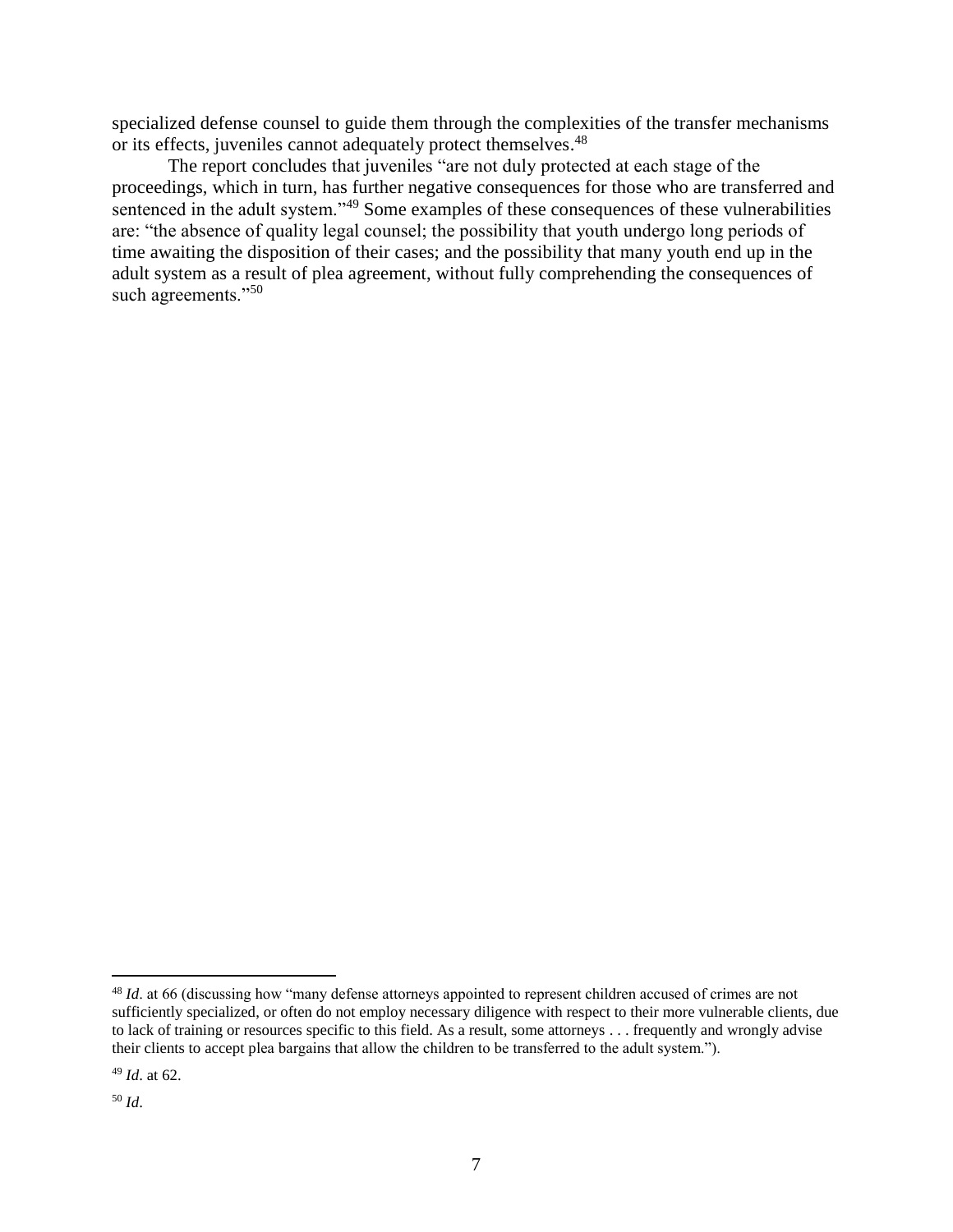### *b. The Extreme Racial Disparities in Juveniles Transferred to Adult Court*

Many studies show that there are severe racial and ethnic disparities at almost every stage of the juvenile justice system.<sup>51</sup> Black youth, in general, are more likely to be involved in the juvenile court system.<sup>52</sup> In a 2016 study, the number of juvenile delinquency cases for black youth were *triple* that of white, Hispanic, or American Indian youth, and *more than 12 times* that of Asian youth. $53$ 

In addition to being overrepresented in the number of cases in juvenile court, black youth are also disproportionately transferred into the adult system from the juvenile court. In 2017, black youth made 35% of the total cases in juvenile court, yet 54% of the judicial transfers.<sup>54</sup> Meanwhile, white youth made up 44% of the total cases in juvenile court, but only 31% of juvenile transfers.<sup>55</sup>

The statistics show that, despite the fact that the number of juvenile transfers has gone *down* as a whole, "the racial disproportionality among these transfers has actually *increased* over time."<sup>56</sup> Unfortunately, the explanation for this phenomenon is almost impossible to determine because researchers have a difficult time studying the "intricacies of racial disparities in the juvenile justice system."<sup>57</sup> The culprit is the "close relationship between crime and many

https://www.google.com/url?sa=t&rct=j&q=&esrc=s&source=web&cd=11&ved=2ahUKEwil5cqkwrboAhVXgnIE HcEjAO8QFjAKegQIBRAB&url=https%3A%2F%2Fwww.ojjdp.gov%2Fojstatbb%2Fnjcda%2Fpdf%2Fjcs2016.pd f&usg=AOvVaw0Pr6apw6z6DZ15BjXJTZ\_l.

<sup>54</sup> Wendy Sawyer, *Youth Confinement: The Whole Pie 2019*, PRISON POLICY INITIATIVE (2019), https://www.prisonpolicy.org/reports/youth2019.html.

<sup>55</sup> *Id*.

 $\overline{a}$ 

<sup>56</sup> *Id*. (emphasis added); *see e.g.* Yolanda Jones, *Records Show Increase, Racial Disparity in Juvenile Transfers to Adult Court*, DAILY MEMPHIAN (Jan. 13, 2020), https://dailymemphian.com/article/9914/transfer-of-juveniles-toadult-court-increases (explaining that in 2019 Memphis transferred 90 juveniles to the adult system; and, of the 90 juveniles, 86 were black); Kenneth J. Cooper*, Despite Law on Racial Disparities, Black Teens are Overly Tried as Adults*, ST. LOUIS PUBLIC RADIO (March 12, 2019), https://news.stlpublicradio.org/post/despite-law-racialdisparities-black-teens-are-overly-tried-adults#stream/0 (stating that "[r]acial disparity has increased as juvenile crime and the overall number of youth tried as adults each year has fallen considerably from a statewide peak in the mid-1990s"); Elizabeth Weill-Greenberg, *Despite Flat Crime Rates, More Cleveland-Area Young People are Being Tried as Adults*, THE APPEAL (Oct. 22, 2019), https://theappeal.org/despite-flat-crime-rates-more-cleveland-areayoung-people-are-being-tried-as-adults/ (explaining that, despite the national decline in the amount of juveniles committing crime and in the juvenile system, Cuyahoga County, Ohio, transfers more juveniles to adult court than any other county. Additionally, "[t]he vast majority of those transferred to adult court in Cuyahoga County and throughout Ohio are Black, according to the department's report. In the fiscal year 2018, 82 percent of youth transferred to adult court statewide were Black; in Cuyahoga County, more than 94 percent were Black").

<sup>51</sup> Barbara Robles-Ramamurthy & Clarence Watson, *Examining Racial Disparities in Juvenile Justice*, 47 J. AM. ACAD. PSYCHIATRY LAW 1, 3 (2019) (explaining that "[i]n a review of 72 studies that examined the processing of youth [in the juvenile justice system] at nine different decision points, there was a positive race effect toward the differential treatment of minority youth in 82 percent of the studies").

<sup>52</sup> LET'S GET CHILDREN OUT OF ADULT COURTS, JAILS, AND PRISONS, CAMPAIGN FOR YOUTH JUSTICE (2018), http://www.campaignforyouthjustice.org/images/factsheets/Basic\_Facts\_FINAL.pdf.

<sup>53</sup> Sarah Hockenberry & Charles Puzzanchera, *Juvenile Court Statistics 2016: Briefing Book*, OFFICE OF JUVENILE JUSTICE AND DELINQUENCY PREVENTION 1, 20 (2016),

<sup>57</sup> Robles-Ramamurthy & Watson, *supra* note 51, at 4.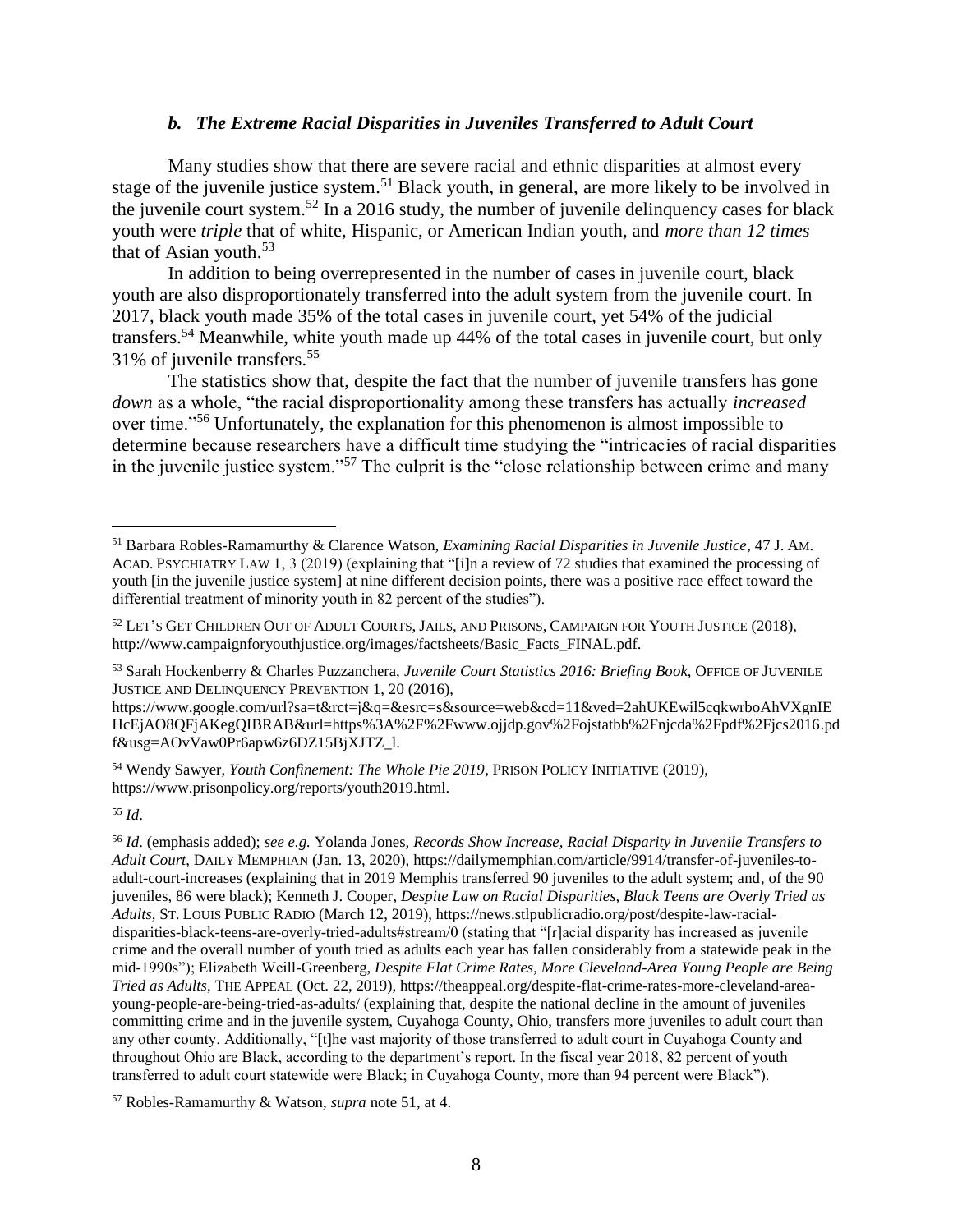of the *social factors* affecting communities in which minority youth are likely raised."<sup>58</sup> However, it is possible that this increase in disparities is correlated with social factors:

Black and Hispanic populations have higher rates of poverty than whites. Black students are more likely to attend schools with zerotolerance policies and law enforcement presence on campus, and this increases a student's chance of being arrested at a young age, expelled, or suspended. Minorities are more likely to have lower income than whites; therefore, minority children are more likely to live in low-income households. Given the racial disparities within the justice system [generally], minority children are often faced with parental incarceration and family separation.<sup>59</sup>

Local judges in St. Louis, Missouri, weighed in on what they believed the reasons for the disparity were based on the statistics collected in their jurisdictions.<sup>60</sup> The answers ranged from the fact that black juveniles are charged with more serious crimes, thus triggering a higher likelihood of being transferred, to the "relative social, economic and educational opportunities for racial groups" and class differentials.<sup>61</sup> Though it is sometimes suggested as a reason, the judges did not believe that the disparity was due to prosecutorial prejudice; this is based on the number of black prosecutors in the area and their numbers of transfers.<sup>62</sup>

## *c. The Increased Likelihood of Juveniles Spending Time in Adult Facilities*

Juveniles transferred into the adult system are more likely to go to adult prison, which places juveniles in a dangerous position. *One out of every 10 juveniles is held in an adult facility*. <sup>63</sup> The physical and psychological harms of detaining juveniles in adult prison are evidenced in extensive research. Juveniles have a much "higher likelihood of physical and sexual abuse throughout their stay in prison, a significantly increased risk of suicide, inability to access appropriate education, and [are] subjected to harmful isolation."<sup>64</sup> For example, as of 2018, "[y]outh in adult jails are 9 times more likely to die from suicide than their peers" in either the general population or juvenile facilities.<sup> $65$ </sup> Juveniles in adult facilities are "5 times" more likely to experience abuse than [if they were] in juvenile facilities."<sup>66</sup> These studies have

 $\overline{a}$ 

<sup>61</sup> *Id*.

<sup>62</sup> *Id*.

<sup>58</sup> *Id*. (emphasis added).

<sup>59</sup> *Id*.

<sup>60</sup> Kenneth J. Cooper*, Despite Law on Racial Disparities, Black Teens are Overly Tried as Adults*, ST. LOUIS PUBLIC RADIO (March 12, 2019), https://news.stlpublicradio.org/post/despite-law-racial-disparities-black-teens-are-overlytried-adults#stream/0.

<sup>63</sup> Sawyer, *supra* note 54.

<sup>64</sup> YOUTH IN ADULT COURT, SUPREME COURT OF OHIO (2018), https://www.supremecourt.ohio.gov/JCS/CFC/ resources/juvenileBenchCards/8youthAdultCourt.pdf.

<sup>65</sup> JEREE THOMAS, YOUTH TRANSFER: THE IMPORTANCE OF INDIVIDUALIZED FACTOR REVIEW, CAMPAIGN FOR YOUTH JUSTICE (2018), http://www.campaignforyouthjustice.org/images/20180314\_CFYJ\_Youth\_Transfer\_ Brief.pdf.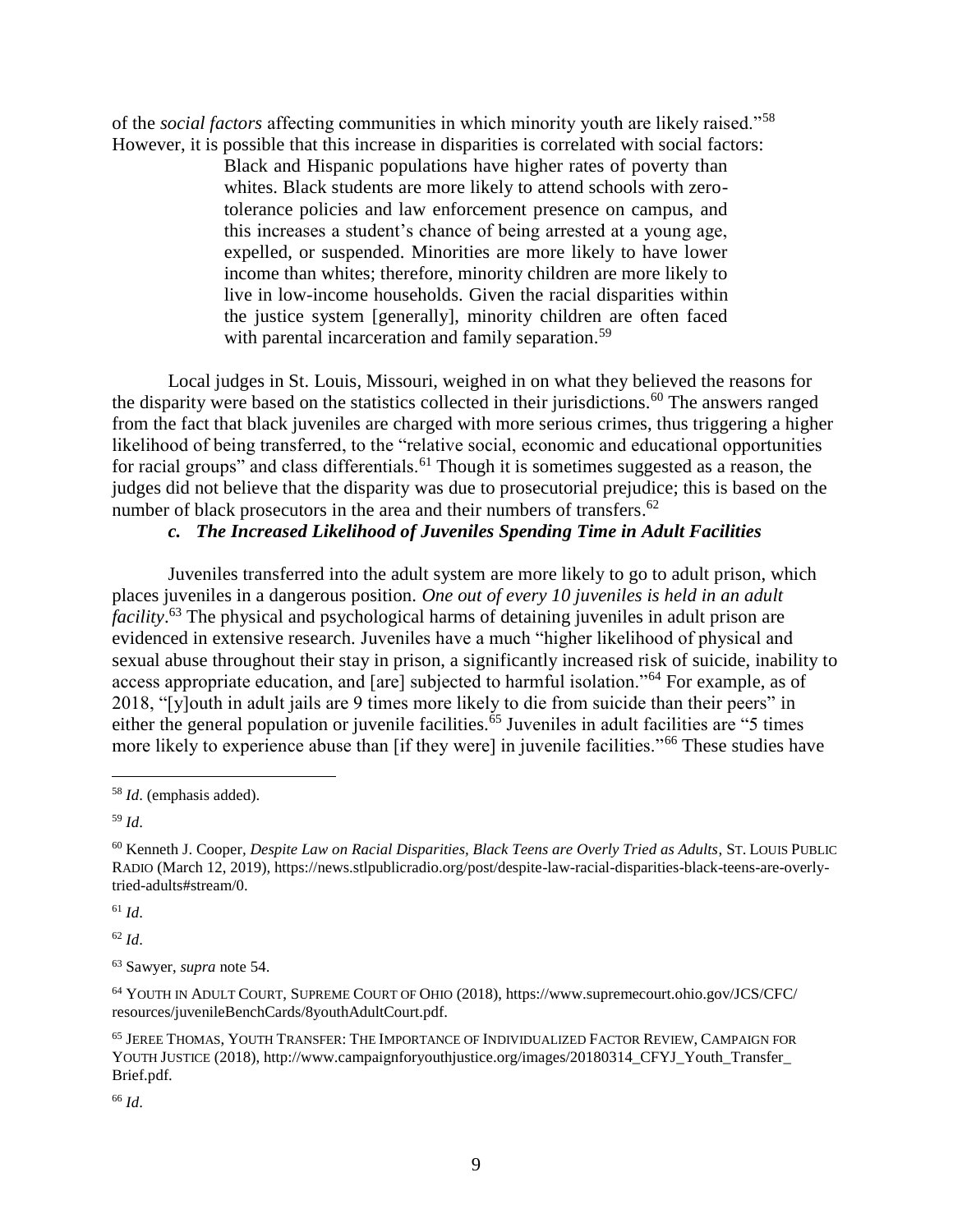led some to argue that confining juveniles with adults is unconstitutional as it is cruel and unusual punishment. 67

## *d. The Increased Recidivism Rates of Juveniles Transferred into the Adult System*

As a result of all of these indiscretions in the transfer system, research actually shows that "juveniles transferred to the adult system reoffend more often than their counterparts in the juvenile system," a conclusion that seems inexplicably counterintuitive to the theoretical "goals" of the criminal justice system.<sup>68</sup> In a report by the Centers for Disease Control, the task force found that juveniles who are transferred to the adult system are 34% more likely to recidivate (re-offend) than juveniles who stay in juvenile court.<sup>69</sup> This statistic, coupled with the fact that 95% of juveniles will be released into their communities before the age of 25, illustrates that transferring juveniles into the adult system may actually be less safe for the general public.<sup>70</sup>

These life altering negative impacts that juveniles face when transferred from juvenile court into adult court are the reason that almost all other countries forbid this practice.<sup>71</sup> "The American criminal justice system is unique in the world in that it allows for hundreds of thousands of children (under 18) to be tried, sentenced and incarcerated as adults and leads the world in incarcerating children."<sup>72</sup> These practices have placed the United States in violation of major provisions of international human rights conventions.<sup>73</sup> As a result, there have been efforts nationwide to try and prevent this practice and keep juveniles out of adult courts and facilities.<sup>74</sup>

## **V. THE PROPOSED SOLUTIONS**

The national and international community are generally in agreement that there needs to be some sort of reform in this area. The key question that states are trying to answer is *how*. How can juvenile transfers be reduced or eliminated? There are a variety of different proposed

<sup>70</sup> JEREE THOMAS, YOUTH TRANSFER: THE IMPORTANCE OF INDIVIDUALIZED FACTOR REVIEW, *supra* note 65.

<sup>71</sup> Liz Ryan, *Youth in the Adult Criminal Justice System*, CAMPAIGN FOR YOUTH JUSTICE (2012), https://www.google.com/url?sa=t&rct=j&q=&esrc=s&source=web&cd=18&ved=2ahUKEwiS69jevbnoAhWUknIE HV-BAcgQFjARegQIARAB&url=http%3A%2F%2Fwww.campaignforyouthjustice.org%2Fimages%2F policybriefs%2Fpolicyreform%2FFR\_YACJS\_2012.pdf&usg=AOvVaw0hDxBwxL5GeOqi\_of7qYUD.

<sup>72</sup> *Id*.

 $\overline{a}$ 

<sup>67</sup> Andrea Wood, *Cruel and Unusual Punishment: Confining Juveniles with Adults After* Graham *and* Miller, 61 EMORY L. J. 1445 (2012) (emphasizing the significantly higher rates of physical assault, sexual abuse, and suicide of juveniles confined with adults than those in juvenile facilities).

<sup>68</sup> Wendy N. Hess, *Kids Can Change: Reforming South Dakota's Juvenile Transfer Law to Rehabilitate Children and Protect Public Safety*, 59 S.D. L. REV. 312, 323 (2014) (emphasis added).

<sup>69</sup> Centers for Disease Control and Prevention, *Effects on Violence of Laws and Policies Facilitating the Transfer of Youth from the Juvenile to the Adult Justice System*, 56 MORBIDITY AND MORTALITY WEEKLY REPORT NO. RR-9 1, 6 (2007), http://www.cdc.gov/mmwr/PDF/rr/rr5609.pdf.

<sup>74</sup> JEREE THOMAS ET AL., RAISING THE FLOOR: INCREASING THE MINIMUM AGE OF PROSECUTION AS AN ADULT, *supra* note 5 (explaining how "[o]ver the past decade, a number of state legislatures have passed bills to 'raise the floor' by raising the minimum age of prosecution as an adult for all or some offenses, thereby narrowing the number of youth who could enter the adult criminal justice system in their state . . . [or] eliminates one of their state's transfer mechanisms all together").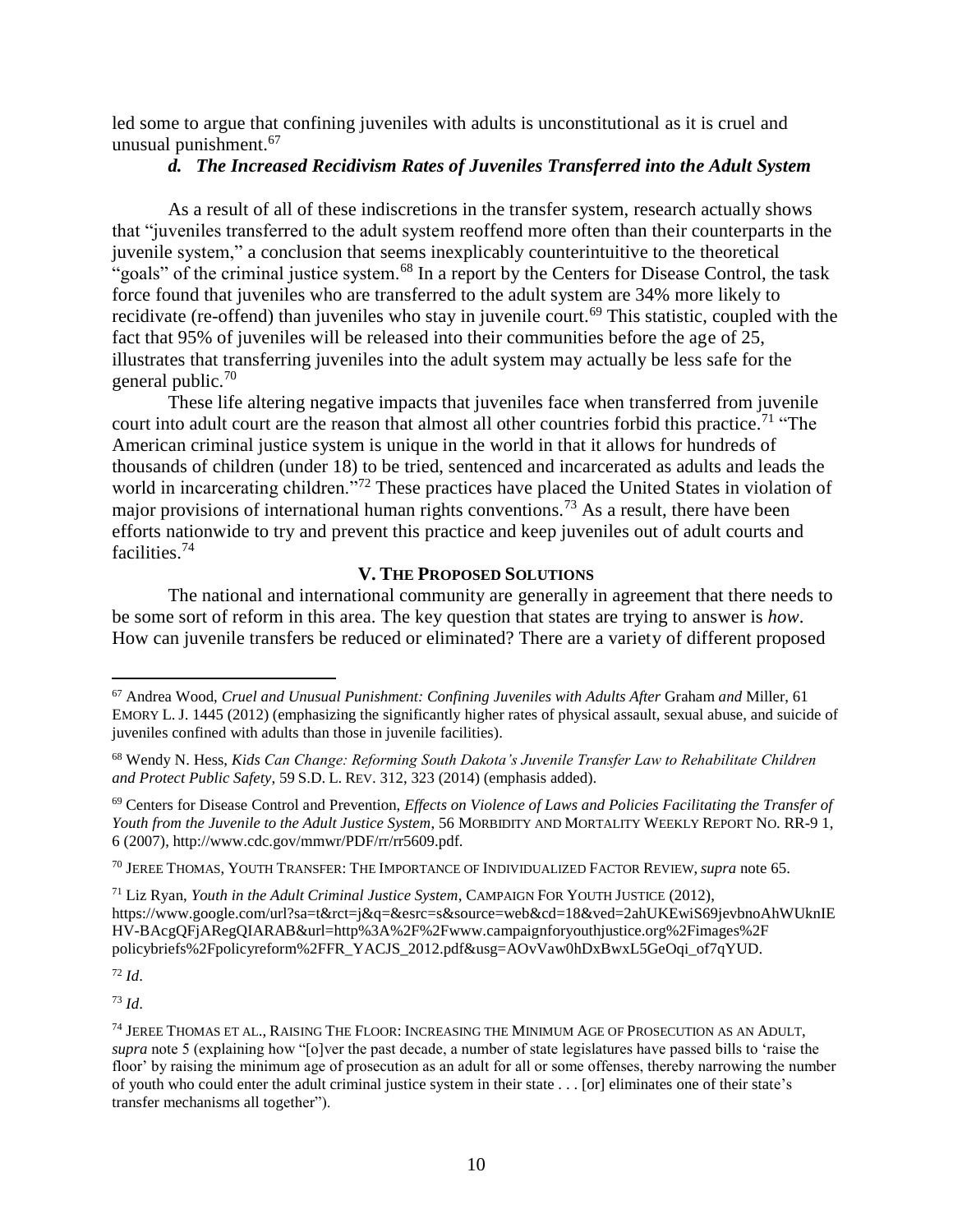solutions. In this paper, 3 major changes are suggested: **(1)** Eliminate any form of mandatory transfers of juveniles into adult court; **(2)** Implement internal prosecutorial and judicial policies to ensure prosecutors and judges properly use their discretion; and **(3)** Raise the minimum age for juveniles to be tried as adults. Though it is unlikely that judicial transfer will be completely abolished in the near future, these changes could exponentially decrease the number of juveniles being transferred to adult court.

## *a. Eliminate any form of Mandatory Transfers of Juveniles into Adult Court*

It has been recommended that juvenile transfer should be a "safety valve, used *only* for those juveniles who cannot be treated in the juvenile justice system or who pose too great a threat to public safety to evade long-term confinement."<sup>75</sup> In order to do this, *only the juvenile waiver system is appropriate*; statutory exclusion and prosecutorial discretion inappropriately transfers juveniles by transferring them without any opportunity for a hearing and therefore should be abolished.<sup>76</sup> Essentially, by eliminating any automatic transfers, this "safety valve" approach creates a strong presumption for juvenile court, therefore returning juvenile offenders to the appropriate venue.<sup>77</sup> As one author argues: "[J]uvenile transfer to adult court should be onerous for the state and rare."<sup>78</sup>

Today, mandatory transfer laws have made it far too easy to transfer juveniles into the adult system without hearings or due process protections. In opposition to the "safety valve" approach suggested, these mandatory transfer laws are thought to be a "vacuum" approach, "sucking children into the adult system."<sup>79</sup> As the Department of Justice's Office of Juvenile Justice and Delinquency Prevention explained, in recent years

> [t]he movement of adolescents to adult court was no longer the product of a juvenile court judge exercising his or her discretion; it was instead largely the product of who fell into the statutorily defined net of eligibility and was not waived back to juvenile court. Rather than relying on a judgment of individual appropriateness regarding transfer, the emphasis was instead on the act, not the actor, and on retribution, not rehabilitation.<sup>80</sup>

Not surprisingly, the expansion of these vacuum-like mandatory transfer laws *increased* the rate of juveniles transferred into the adult criminal justice system.<sup>81</sup>

 $\overline{a}$ 

<sup>78</sup> CHRIS W. SURPRENANT, RETHINKING PUNISHMENT IN THE ERA OF MASS INCARCERATION 195 (1st ed. 2019).

<sup>75</sup> Catherine R. Guttman, *Listen to the Children: The Decision to Transfer Juveniles to Adult Court*, 30 HARV. C.R.- C.L. L. REV. 507 (1995) (emphasis added).

<sup>76</sup> *Id*. at 510.

<sup>77</sup> *See* discussion *supra* Section II: Juvenile Courts Are The Appropriate Venue For Juvenile Offenders (discussing further the reasons why juvenile court is the proper venue for juveniles).

<sup>79</sup> Guttman, *supra* note 75, at 510.

<sup>80</sup> Edward P. Mulvey & Carol A. Schubert, *Transfer of Juveniles to Adult Court: Effects of a Broad Policy in One Court*, US DEPT' OF JUSTICE: OJJDP 1, 2–3 (Dec. 2012), https://www.google.com/url?sa=t&rct=j&q=&esrc= s&source=web&cd=14&ved=2ahUKEwjjop3HlbvoAhUGmHIEHWapBV8QFjANegQIARAB&url=https%3A%2F %2Fwww.pathwaysstudy.pitt.edu%2Fdocuments%2FTranferOfJuvenilesToAdultCourt.pdf&usg=AOvVaw0IM1hE UMb8mpCH8ZgKpgQS.

<sup>81</sup> *Id*. at 3.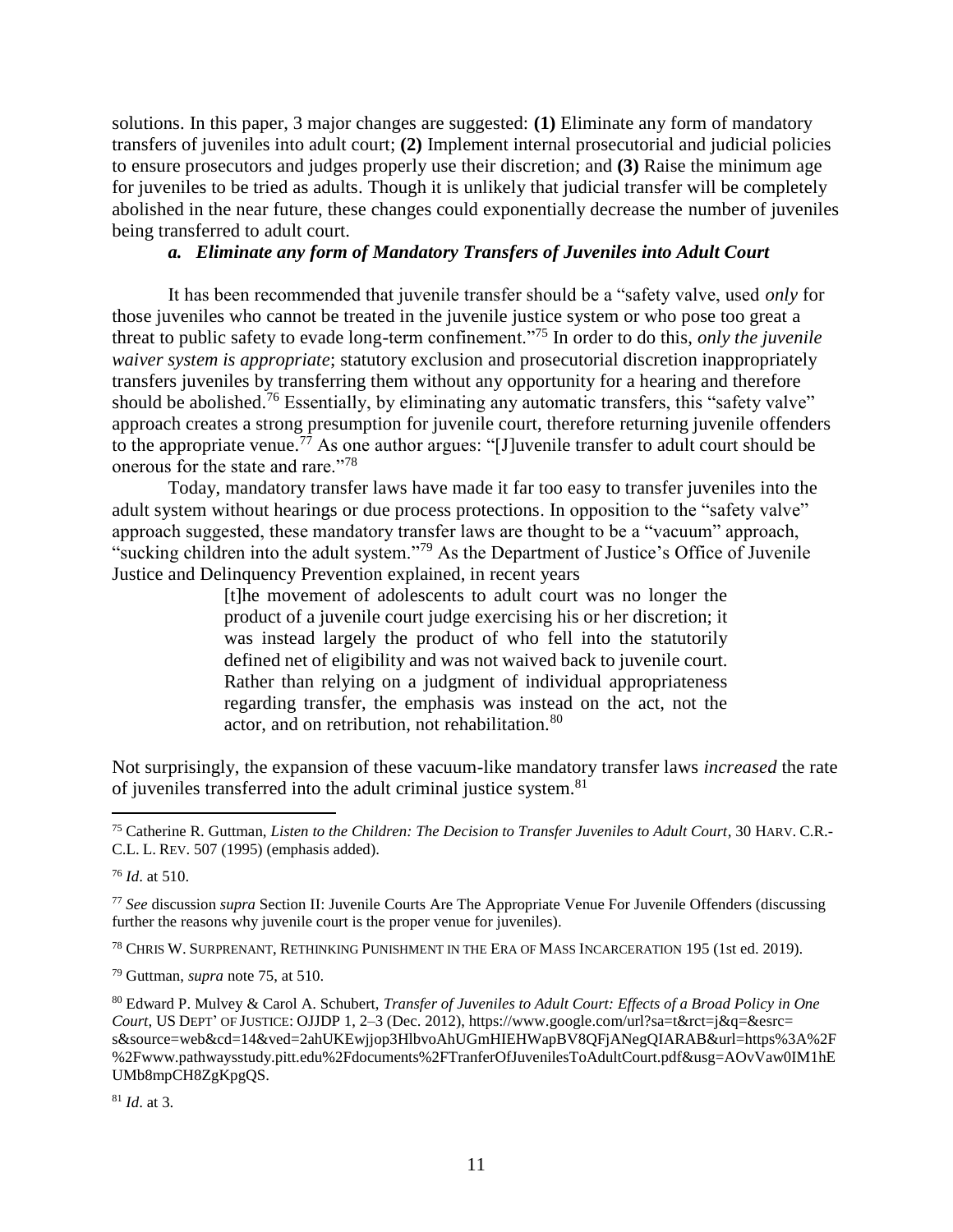One of the most problematic factors of mandatory transfer laws is the "one size fits all" treatment of juveniles, something that the United States Supreme Court has specifically criticized.<sup>82</sup> Juvenile offenders should have the unfettered right to *individualized assessments*, something that any type of mandatory transfer law takes away.<sup>83</sup> Many times, these juveniles themselves have been victims of crimes. <sup>84</sup> There is *always more* to the juvenile offender than the crime they committed and "[o]nly by listening to their stories can we discern how best to treat them."<sup>85</sup> Juveniles are very receptive to treatment and rehabilitation, making juvenile court their best opportunity to turn their lives around.<sup>86</sup>

This is precisely why only discretionary judicial waiver laws are acceptable. Instead of casting a juvenile into the adult system based on a single act with no context, a juvenile waiver system presumes juvenile court to be appropriate, placing the burden on the court to show that the juvenile is a rare and dangerous individual who needs to be transferred to adult court. And, most importantly, within that decision-making process, the juveniles receive an individualized assessment through a proper hearing and have the opportunity to demonstrate their capacity to be rehabilitated and any mitigating factors that should be considered.

Though this seems to be the most plausible solution, as of 2018, only 14 states have attempted to follow this advice by eliminating mandatory transfer and statutory exclusion statutes.<sup>87</sup> Ohio originally became the fifteenth state in 2016 with *State v. Aalim*.<sup>88</sup> In that would-have-been landmark case, the Ohio Supreme Court held mandatory transfer statutes to be unconstitutional, reasoning that every juvenile has the right to an amenability hearing before being transferred to the adult court.<sup>89</sup> This hearing was held to be a protection of the juvenile's constitutional due process right because it permitted juveniles an opportunity to demonstrate their capacity to change.  $90$ 

<sup>82</sup> Miller v. Alabama, 132 S. Ct. 2455, 2474–75 (2012) (holding in the *Graham*, *Roper*, *Miller* that "individualized sentencing decisions" are required to ensure that "a judge or jury "have the opportunity to consider mitigating circumstances before imposing the harshest possible penalty for juveniles;" therefore, the Supreme Court is consequently criticizing mandatory transfer system as conflicting to this principle because "[a] juvenile of a certain age who has committed a specified offense will be tried in adult court, regardless of any individualized circumstances. Of the 29 relevant jurisdictions, about half place at least some juvenile homicide offenders in adult court automatically, with no apparent opportunity to seek transfer to juvenile court.").

<sup>83</sup> Guttman, *supra* note 75, at 523.

<sup>84</sup> JUVENILE LIFE WITHOUT PAROLE: AN OVERVIEW, THE SENTENCING PROJECT (July 2019),

https://www.sentencingproject.org/wp-content/uploads/2015/12/Juvenile-Life-Without-Parole.pdf (explaining that 79% witnessed violence in their homes regularly; 32% grew up in public housing; 40% had been enrolled in special education classes; fewer than half were attending school at the time of their offense; 47% were physically abused; 80% of the girls reported histories of physical abuse and 77% of the girls reported histories of sexual abuse).

<sup>85</sup> Guttman, *supra* note 75, at 510.

<sup>86</sup> *Id*.

<sup>87</sup> THE IMPACT OF MANDATORY TRANSFER & STATUTORY EXCLUSION STATUTES, CAMPAIGN FOR YOUTH JUSTICE (2018), *supra* note 24 (CA, TX, CO, WY, NE, KS, HI, MO, AK, MI, TN, RI, NH, ME).

<sup>88</sup> Knowlden, *supra* note 9, at 252; *see also* State v. Aalim, 83 N.E.3d 862 (Ohio 2016).

<sup>89</sup> State v. Aalim, 83 N.E.3d 862, 870 (Ohio 2016).

<sup>90</sup> *Id*. at 868.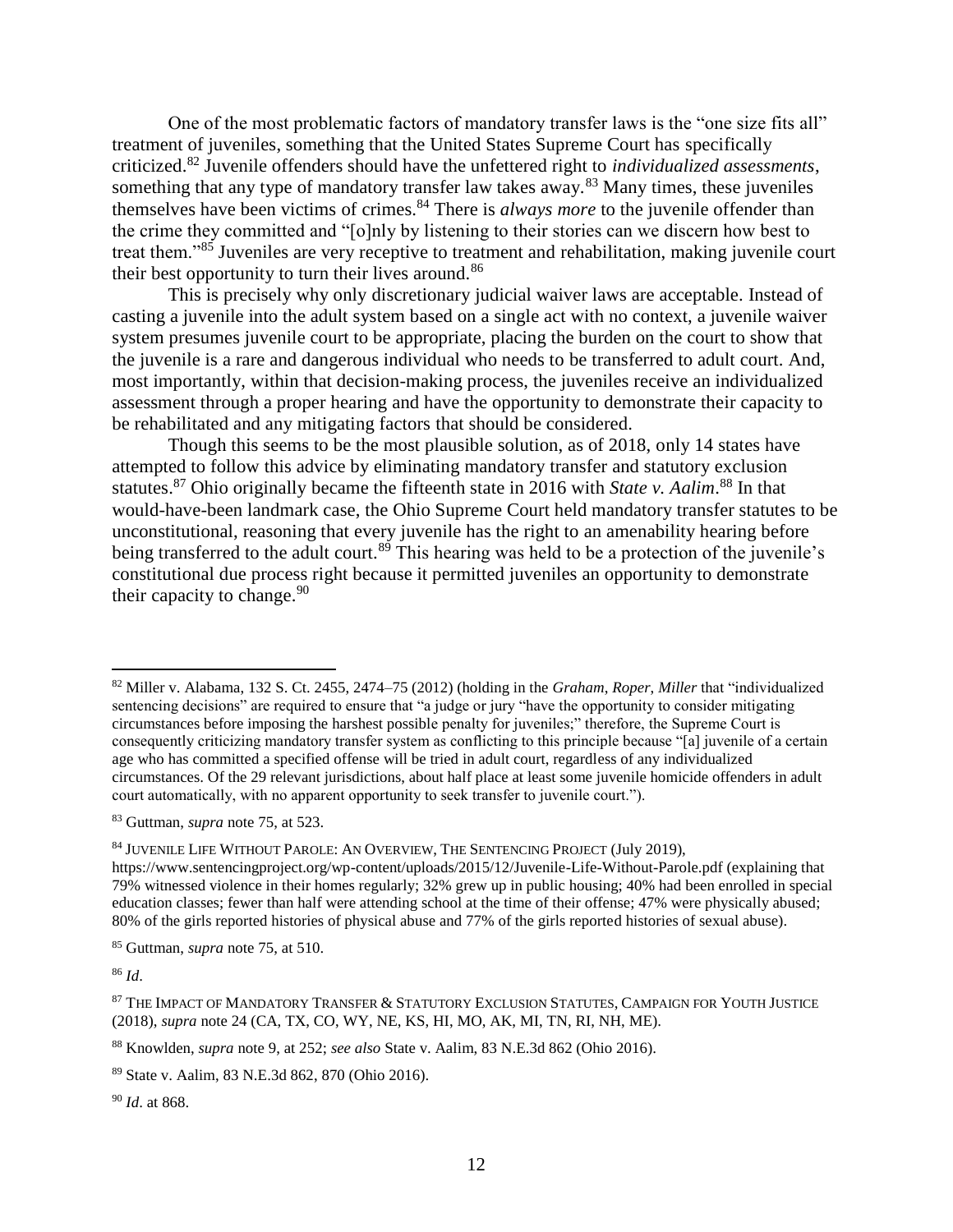However, only 6 short months later, the Ohio Supreme Court reversed its own decision.<sup>91</sup> On reconsideration, the Ohio Supreme Court concluded that the mandatory transfer statute was constitutional because the legislature, which created the mandatory transfer statute, has "*exclusive* constitutional authority to define the jurisdiction of the courts of common pleas," something that it had not considered when reviewing the case in 2016.<sup>92</sup> It is notable that this new decision came almost directly after an election year for the judges<sup>93</sup> when there was a switch in two justices.<sup>94</sup> One of the justices replaced was the justice who wrote the majority opinion in the original *Aalim* case.<sup>95</sup> Additionally, both new justices voted to vacate the original decision and declare mandatory transfers constitutional.<sup>96</sup> In the dissenting opinion, Justice O'Neill matter-of-factly declared:

> Today's decision is a mistake, and it should be treated that way. *Aalim I* was issued on December 22, 2016. From that day until today, it has been the law of Ohio that [the mandatory transfer statutes] are incompatible with the Fourteenth Amendment of the United States . . . Nothing has changed since that date other than the makeup of this court.  $97$

Despite this loss in Ohio, there are still 14 states who have already eliminated mandatory transfer statutes, and many others are following the trend and at least limiting the scope of mandatory transfers. The ultimate goal is to eliminate every automatic placement of a juvenile in adult court without any opportunity to review the mitigating factors of youth and circumstances. By providing a strong presumption of juvenile court, it would seem to follow that less juveniles would be transferred into the adult courts.

However, in order for this judicial-waiver-only system to work properly, the judicial waiver system needs to be appropriately designed to focus on the individual juvenile and have an emphasis on rehabilitation.<sup>98</sup> As recommended by this paper, this could be accomplished

<sup>91</sup> Knowlden, *supra* note 9, at 252; *see also* State v. Aalim, 83 N.E.3d 883 (Ohio 2017).

<sup>92</sup> *Id*. at 502 (emphasis added); *But see* Brief for Juvenile Law Center and National Juvenile Defender Center, State v. Aalim, 150 Ohio St.3d 489 (2017) (expressing strong disproval of mandatory transfer legislation, stating that it is still unconstitutional because it does "not allow for individualized determination regarding the propriety of prosecuting certain minors in adult court rather than juvenile court").

<sup>93</sup> *See* Charles Gardner Geyh, *The Endless Judicial Selection Debate and Why it Matters for Judicial Independence*, 21 GEORGETOWN J. OF LEGAL ETHICS 1259 (2008) (providing a further discussion of the debate over whether judges should be appointed or elected).

<sup>94</sup> 2016 OHIO ELECTION RECAP, OHIO ACEP (Nov. 23, 2016), https://associationdatabase.com/aws/OACEP/ page\_template/show\_detail/130922?layout\_name=layout\_details&model\_name=news\_article (stating that both Justice Judith Ann Lanzinger and Justice Paul Pfeifer aged out of the position and were going to be replaced by Judge Fischer and Judge DeWine respectively).

<sup>95</sup> State v. Aalim, 83 N.E.3d 862, 864 (Ohio 2016) (showing that Justice Lanzinger wrote the majority opinion).

<sup>96</sup> *See* State v. Aalim, 83 N.E.3d 883, 897 (Ohio 2017) (displaying that Justice DeWine in his concurrence stated that he "join[ed] fully in the court's decision [to vacate the 2016 decision]"); *See also* State v. Aalim 83 N.E.3d 883, 899 (confirming that Justice Fischer declared that he also "join[ed] the majority's opinion on the merits in this case").

<sup>97</sup> State v. Aalim, 83 N.E.3d 883, 916 (2017).

<sup>98</sup> *Id*.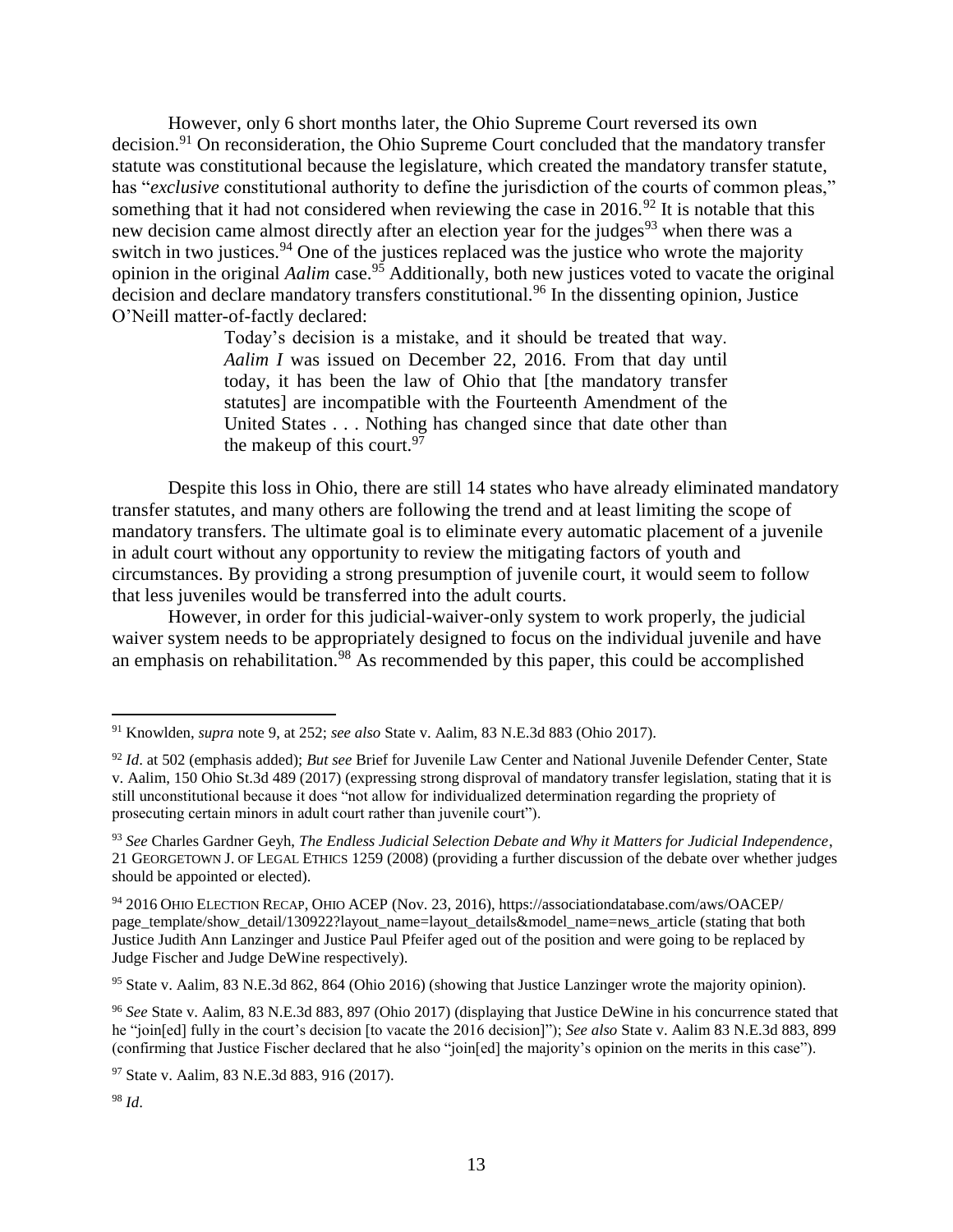through implementing internal policies to hold prosecutors and juvenile judges accountable for properly using their discretion.<sup>99</sup>

<sup>99</sup> *See* discussion *infra* Section V(b): Implement Internal Prosecutorial and Judicial Policies to Ensure Prosecutors and Judges Properly Use Their Discretion (explaining further the need for prosecutors to have internal procedures to hold them accountable).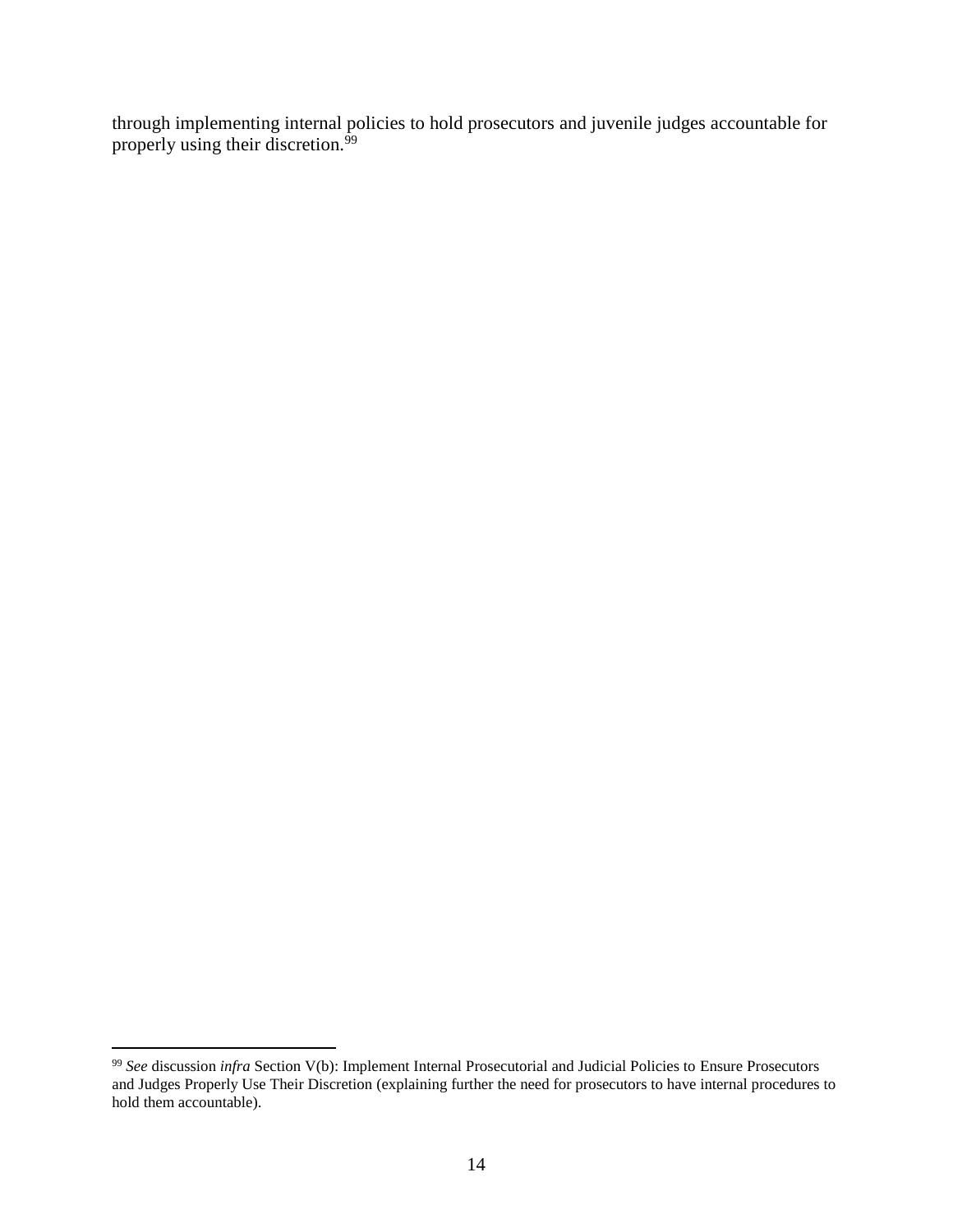## *b. Implement Internal Prosecutorial and Judicial Policies to Ensure Prosecutors and Judges Properly Use Their Discretion*

In response to the well-documented negative impacts on juveniles, in 2012, the Attorney General's National Task Force on Children Exposed to Violence recommended to prosecutors "[w]henever possible, prosecute young offenders in the juvenile justice system instead of transferring their cases to adult courts."<sup>100</sup> This directive is targeted at prosecutors and juvenile judges because of the immense "power and discretion" that those parties hold "to shape the course of a young person's life and promote the safety of their community."<sup>101</sup> For example, prosecutors can overcharge juveniles in a way that triggers a "mandatory" waiver instead of a "discretionary" waiver.<sup>102</sup> Juvenile judges can recommend the transfer of a specific juvenile into adult court if they "deem[] that the resources available to the court were insufficient to rehabilitate [the] adolescent."<sup>103</sup> This is enormous power without any type of review, which means it can easily be abused.<sup>104</sup>

In order to hold these individuals accountable for trying to keep juveniles in the juvenile justice system, The Campaign for Youth Justice has additional recommendations for prosecutors and juvenile judges. <sup>105</sup> Under these *prosecutors* are to (1) consider individual factors; (2) consider systemic factors; (3) document these factors in every case and, (4) ideally, recruit research assistance.<sup>106</sup> *Juvenile court judges* are encouraged to (1) prioritize and weigh equally individual factors; (2) appoint mitigation specialists or forensic social workers to review and report on the needs of youth using evidence; (3) consider a continuum of less restrictive options; (4) hold not only youth, but programs and placements, accountable for providing the

<sup>104</sup> *See* FACTSHEET 2019: CUYAHOGA COUNTY'S TREATMENT OF CHILDREN, ACLU OHIO (2019), https://www.google.com/url?sa=t&rct=j&q=&esrc=s&source=web&cd=1&cad=rja&uact=8&ved=2ahUKEwiUxM mulLvoAhUvlXIEHbsIA8sQFjAAegQIARAB&url=https%3A%2F%2Fwww.acluohio.org%2Fwpcontent%2Fuploads%2F2019%2F10%2FACLUofOhioChildrensLawCenter-

<sup>105</sup> *Id*.

 $\overline{a}$ 

<sup>100</sup> Robert L. Listenbee et al., *Report of the Attorney General's Taks Force on Children Exposed to Violence*, Office of Juvenile Justice and Delinquency Prevention 1, 23 (Dec. 12, 2012),

https://www.google.com/url?sa=t&rct=j&q=&esrc=s&source=web&cd=10&ved=2ahUKEwilnPCjzrnoAhVKmXIE HUJNA7gQFjAJegQIAxAB&url=https%3A%2F%2Fwww.justice.gov%2Fdefendingchildhood%2Fcev-rptfull.pdf&usg=AOvVaw3bQpW6WOboB2TZNuk\_nKbq.

<sup>101</sup> JEREE THOMAS, YOUTH TRANSFER: THE IMPORTANCE OF INDIVIDUALIZED FACTOR REVIEW, *supra* note 65.

<sup>102</sup> Jarvis DeBerry, *Charging Juveniles as Juveniles is Better for Them – And Us*, CLEVELAND.COM, https://www.cleveland.com/opinion/2020/01/charging-juveniles-as-juveniles-is-better-for-them-and-us.html (illustrating how this discretion is being abused in Cuyahoga County, Ohio).

<sup>103</sup> Mulvey & Schubert, *supra* note 80, at 2.

JuvenileJusticeCoalition%25E2%2580%2593Factsheet2019-CuyahogaCountysTreatmentOfChildren\_2019- 1022.pdf&usg=AOvVaw2\_PN3v8TUyqzHP30huOwUg (explaining the prosecutors' role in transferring juveniles to adult court and how it is easily abused); *see also* Jodi K. Olson, *Waiver of Juveniles to Criminal Court: Judicial Discretion and Racial Disparity*, 2 JUSTICE POLICY JOURNAL (2005),

http://www.cjcj.org/uploads/cjcj/documents/waiver\_of.pdf (discussing the juvenile judges' role in transferring juveniles to the adult court and how it can easily be abused).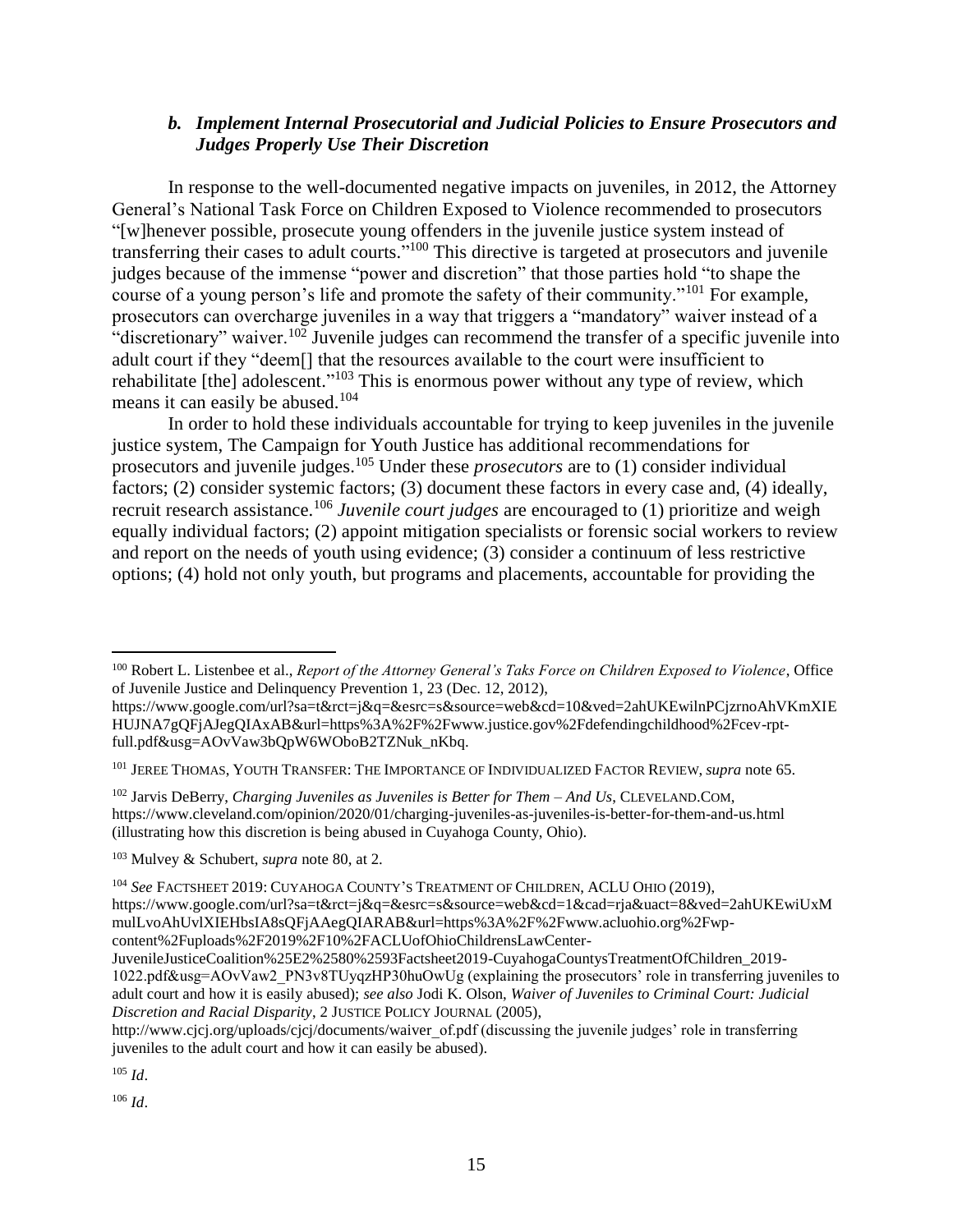necessary treatment and support to juveniles.<sup>107</sup> These policies would produce a true individualized assessment.

Although prosecutors and judges don't typically like to have restrictions on their power, the research has shown that prosecutors and judges who are properly educated on the evidence and effects of transferring juveniles to the adult system are less likely to transfer.<sup>108</sup> In fact, when put in effect in Miami, Florida, there was a 350% increase in the number of juveniles that received juvenile sanctions instead of adult sanctions.<sup>109</sup> Adopting these internal policies is an effective way to make the necessary parties aware of the weight of their decisions and hopefully decrease the number of transfers.

Prosecutors and judges who adopt these policies at their local office or courthouse will help ensure accountability amongst each other to check their own power, therefore protecting the juvenile from an abuse of discretion. Though limited in scope because it is not legally binding like a legislative change or a court decision, it is something that could be implemented right away without all the barriers that come with legislation and court adjudication.

## *c. Raise the Minimum Age for Juveniles to be tried as Adults*

Finally, there have been sweeping movements to "raise the floor." This campaign's main focus and goal is to raise the minimum age for children to be tried as adult, which ideally, will reduce the number of juveniles who will subsequently be transferred into the adult system.<sup>110</sup> The 10 states that have adopted this method have seen a decline in juvenile crime and have had great success with their programs. $111$ 

As of 2019, in a review of 45 states and the District of Columbia's statutory minimum age for a judicial waiver transfer, almost 50% of the states permit the transfer of juveniles ages *12 or under* into an adult court.<sup>112</sup> These are juveniles who have not even reached their teenage years. Seventeen states set no minimum age to transfer juveniles, theoretically permitting extremely young children – ages 5, 6, or  $7 -$  to be transferred to the adult criminal justice

 $\overline{a}$ <sup>107</sup> *Id*.

<sup>108</sup> Richard E. Redding, *Juvenile Transfer Laws: An Effective Deterrent to Delinquency?*, U.S. DEPT. OF JUSTICE: OJJDP 1, 8 (2010), https://www.google.com/url?sa=t&rct=j&q=&esrc=s&source=web&cd

<sup>=13&</sup>amp;ved=2ahUKEwjjop3HlbvoAhUGmHIEHWapBV8QFjAMegQIAxAB&url=https%3A%2F%2Fwww.ncjrs.go v%2Fpdffiles1%2Fojjdp%2F220595.pdf&usg=AOvVaw3Nj8gbc2FDojrKRPsA8WOc (finding that "educating judges, prosecutors, court personnel and legislators about the research on transfer may reduce the number of cases transferred to criminal court or the number of transferred cases that result in criminal sanctions).

<sup>110</sup> JEREE THOMAS ET AL., RAISING THE FLOOR: INCREASING THE MINIMUM AGE OF PROSECUTION AS AN ADULT, *supra* note 5 (explaining how "[o]ver the past decade, a number of state legislatures have passed bills to 'raise the floor' by raising the minimum age of prosecution as an adult for all or some offenses, thereby narrowing the number of youth who could enter the adult criminal justice system in their state . . . [or] eliminates one of their state's transfer mechanisms all toghether.").

<sup>&</sup>lt;sup>111</sup> THE IMPACT OF "RAISE THE AGE" LAWS, CAMPAIGN FOR YOUTH JUSTICE (2018), http://campaignforyouthjustice.org/images/factsheets/Impact\_of\_Raise\_the\_Age\_FINAL.pdf (MS, CT, MA, IL, NH, LA, SC, NY, NC, MO).

<sup>&</sup>lt;sup>112</sup> JEREE THOMAS ET AL., RAISING THE FLOOR: INCREASING THE MINIMUM AGE OF PROSECUTION AS AN ADULT, *supra* note 5.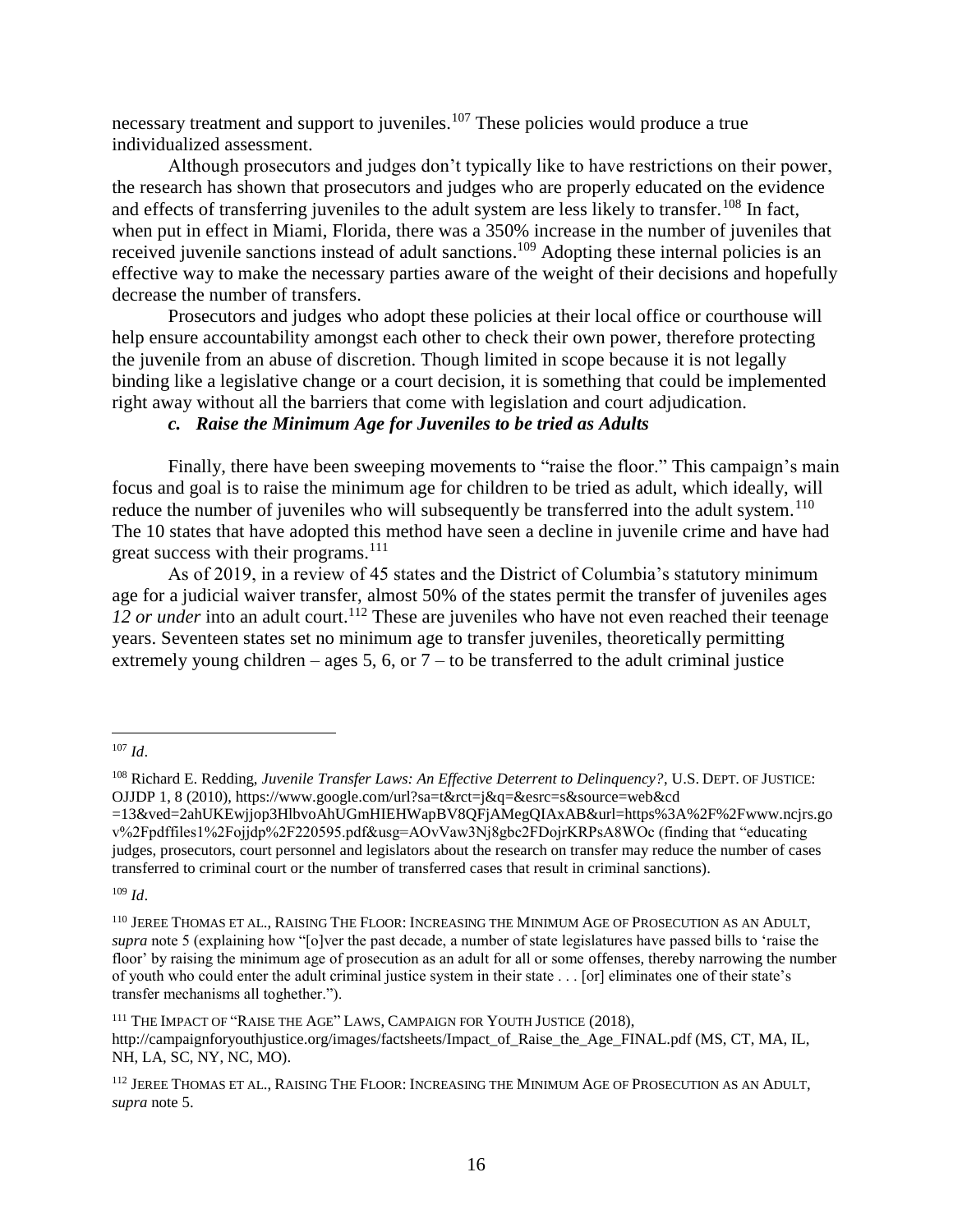system.<sup>113</sup> The highest minimum age of transfer is the age of 16, and only 1 state has a minimum age this old.<sup>114</sup>

These low minimum age requirements remain despite the overwhelming scientific evidence that the human brain is not fully developed until the age of  $25.^{115}$  Therefore, if legislatures were to follow the science, the minimum age to be tried as an adult could technically be 25. Despite the fact that no state has set a minimum transfer age quite that high, numerous state legislatures are attempting to "raise the floor."<sup>116</sup>

For example, in 2016 Kansas passed SB 367 which raised the minimum age of transfer from 12 to 14 years of age and "joined a growing number of states setting their minimum age of transfer at 14 years or older."<sup>117</sup> In 2018 Tennessee passed campaign bills SB 2261 and HB 2271 to amend their juvenile justice code and raise the minimum age of transfer for 13 offenses and attempted offenses.<sup>118</sup> Most recently, in January 2020, California made the news when SB 889 was proposed to lawmakers in an attempt to expand the reach of the state's juvenile justice system so that those under the age of 21 were automatically tried as minors in juvenile court.<sup>119</sup> This would effectively raise the floor in California to the age of 21, which would be much closer to what the scientific evidence suggests.

Furthermore, raising the minimum age of transfer to the adult court "has proven to be good fiscal and public safety policy. Concerns about large numbers of older juveniles and their associated costs straining juvenile justice systems have not come to pass, and juvenile crime has continued to decline."<sup>120</sup> The public safety and decline in juvenile crime logically makes sense considering the negative impacts that come with transferring juveniles to the adult system.<sup>121</sup> However, additionally, Texas, a state that raised its minimum age of transfer, did a study and found that "raising the age of juvenile jurisdiction would have a net benefit of \$88.9 million for every cohort of seventeen-year-olds moved into the juvenile system in Texas."<sup>122</sup> Similarly, a

<sup>117</sup> *Id*.

 $\overline{a}$ 

<sup>113</sup> *See e.g.* CHILDREN IN ADULT PRISON, EQUAL JUSTICE INITIATIVE, https://eji.org/issues/children-in-prison/ (showing that the youngest person transferred into adult court was 8 years old).

<sup>114</sup> JEREE THOMAS ET AL., RAISING THE FLOOR: INCREASING THE MINIMUM AGE OF PROSECUTION AS AN ADULT, *supra* note 5 (explaining that these ages are so low because of the nation's mistaken concern over "juvenile super predators" in the "tough on crime" age; that theory has since been debunked based on research and data).

<sup>115</sup> Arian, *supra* note 17, at 451; *see also* discussion *supra* Section II: Juvenile Courts Are The Appropriate Venue For Juvenile Offenders (discussing further the importance of the science behind human brain development).

<sup>116</sup> JEREE THOMAS ET AL., RAISING THE FLOOR: INCREASING THE MINIMUM AGE OF PROSECUTION AS AN ADULT, *supra* note 5.

<sup>&</sup>lt;sup>119</sup> Anita Chabria, *Offenders Under 21 Would be Automatically Tried as Juveniles Under New California Bill*, LOS ANGELES TIMES (Jan 28, 2020), https://www.latimes.com/california/story/2020-01-28/california-considers-chargingall-teens-as-juveniles?fbclid=IwAR2sLqw6lSluecExun9DYU9\_zvvq9\_jtmLC7wHRZxytGY8j8DQPqtj1utBo.

<sup>120</sup> THE IMPACT OF "RAISE THE AGE" LAWS, *supra* note 111.

<sup>&</sup>lt;sup>121</sup> *See* discussion *supra* Section IV: The Negative Impacts of Transferring Juveniles Into The Adult Criminal Justice System (discussing further the increased recidivism of juveniles transferred to the adult system among other negative impacts).

<sup>122</sup> THE IMPACT OF "RAISE THE AGE" LAWS, *supra* note 111.